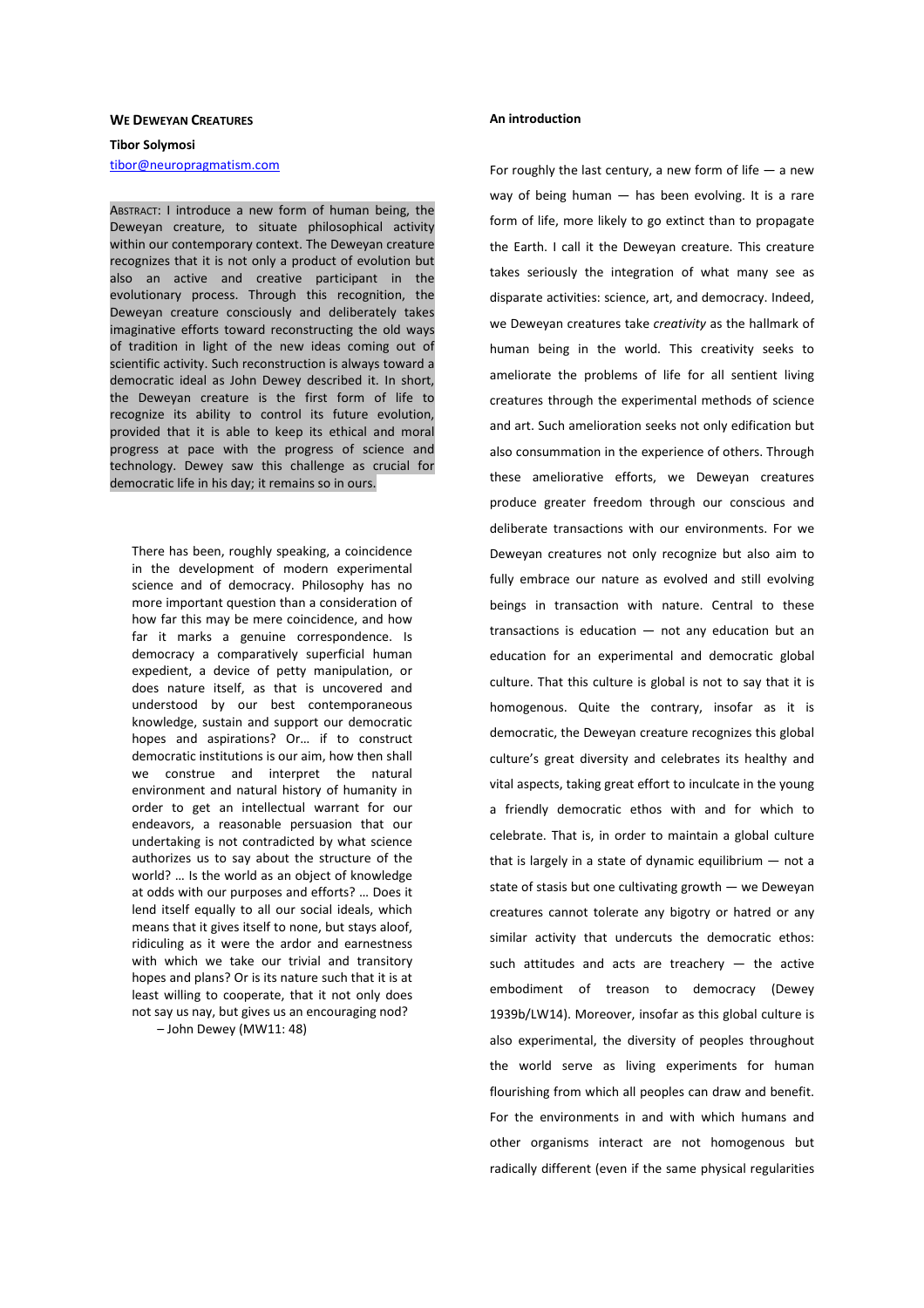and principles are operative, the variables and parameters differ wildly); and so we offer to one another a plurality of ways of being human. What we Deweyan creatures promise is not only the recognition of such plurality but also the intent to utilize the differences and the similarities between peoples to effect richer experience overall.

 The phrase, *we Deweyan creatures*, is motivated by Richard Rorty — who regularly spoke of *we pragmatists* or *we liberal ironists*, etc. — and by Daniel Dennett whose imaginative heuristic for thinking about the evolution of mind and inquiry, the Tower of Generateand-Test, has its levels named after influential thinkers (Dennett 1995 and 1996). So I propose to add a new level to Dennett's Tower, in honor of John Dewey's insights about the integration — actual and possible of science, art, and democracy toward a culture of creative freedom. Proposing is easy — having just done so — but further characterizing the need for a new level as well as further description about the novelty of that level is a greater challenge. With the development of Deweyan creatures, the Tower of Generate-and-Test must be modified — reconstructed — in order to eradicate the residual creeping Cartesianism that remains in Dennett's philosophy. My characterization of the Deweyan creature begins with Dewey's own thoughts on the office of philosophy as reconstructing our ethical or moral ideals in light of our best knowledge so far. The project for philosophy  $-$  reconstruction  $-$  is not guaranteed to succeed. It is the difference between Dewey's time and ours that not only illustrates the need for more Deweyan creatures but also the immense difficulty in creating them.

 The argument proceeds from Dewey's articulation of the philosophical project of reconstruction and its relevance for us today to a reconstruction of Dennett's Tower of Generate-and-Test. As insightful as Dennett's heuristic is, there is a limitation to it, largely the result of a creeping Cartesianism that has infected his thinking. Through reconstructing the Tower, I hope to exterminate any residual Cartesianism. This

reconstruction draws on Hickman's Deweyan philosophy of technology by integrating it with Dennett's Tower through their shared use of the computer science expression, *generate and test*. With this evolutionary and technological perspective established, I turn to a further elaboration of the Deweyan creature and the import of integrating science, art, and democracy. I close with a discussion of what Mark Tschaepe calls *dopamine democracy*, contra Richard Bernstein's renewed call for creative democracy as a task that remains before us.

# **Facts and values: reconstruction in philosophy**

The central concern for philosophy is navigating intelligently the innovative developments coming out of the sciences  $-$  in other words, the production of new knowledge — with the conservative beliefs held sacred by tradition (Solymosi 2016). For John Dewey, this tension was rooted in lived experience and demanded not only philosophical reflection but also philosophical reconstruction. Reconstruction, as I have argued, is opposed to the more common project of finding reconciliation between the scientific and the humanistic (Solymosi 2012b, 2014; Solymosi and Shook 2013). Be it in the terms of Wilfrid Sellars or in his intellectual descendants like Paul and Patricia Churchland, Daniel Dennett, or Owen Flanagan, the trouble with reconciliation is that it continues the dualism at the heart of modern philosophy by forcing an unwarranted either/or upon us instead of encouraging us to face the demands our knowledge puts on us to reconstruct what it means to live meaningfully in a natural and evolving world. This dualism, as Dewey articulated, comes in myriad varieties. Building from my previous reflections on how the problem of rapprochement between the scientific and the humanistic is based on two competing conceptions of experience, I extend my transactional view of experience to reconstruct the evolutionary relationship  $-$  one of continuity, not opposition  $$ between the natural world and the cultural world. Doing so requires a reconsideration of the nature of inquiry to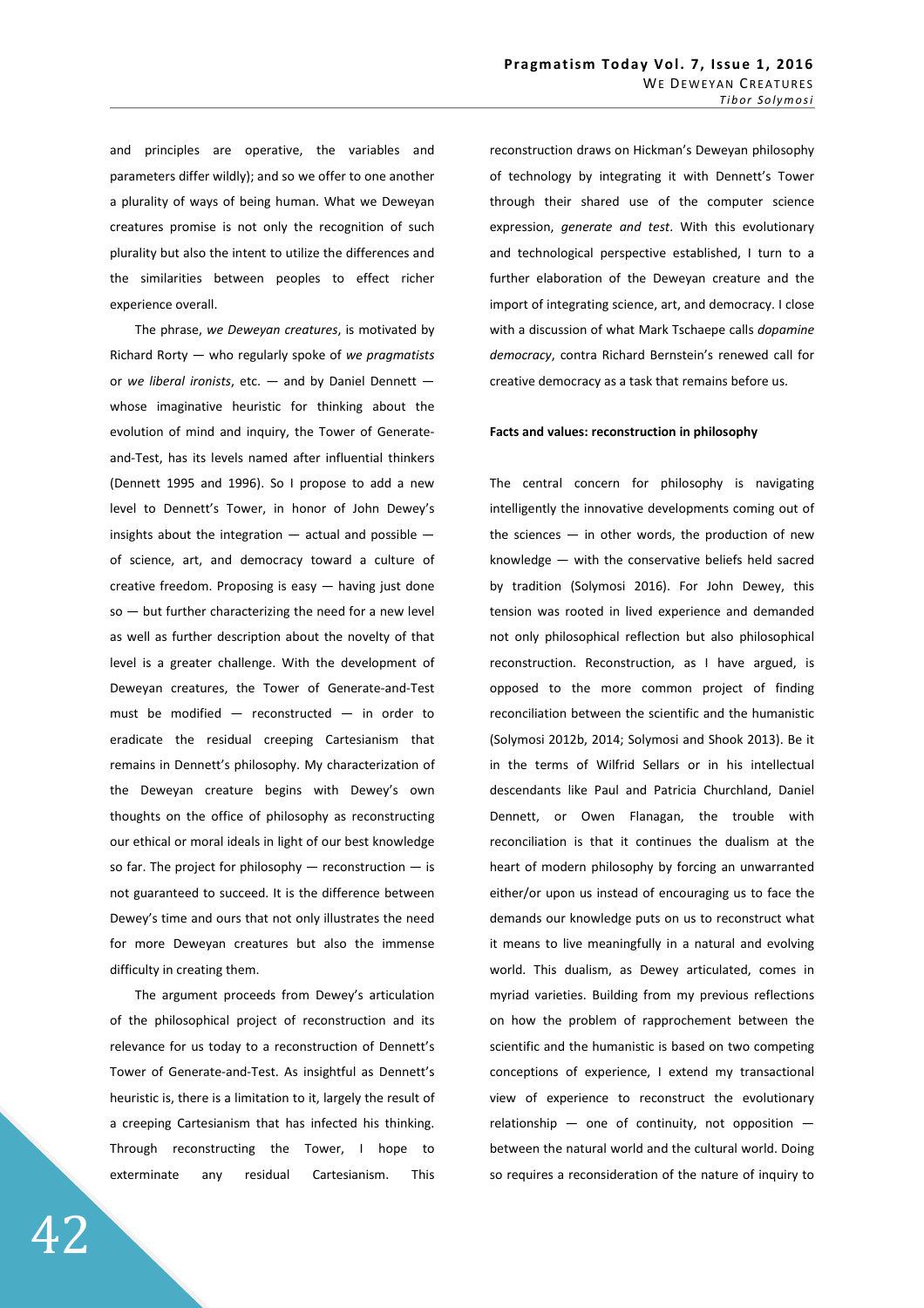address one of Dewey's key concerns about our current situation. Dewey was concerned that our moral lives have failed to keep up with our scientific advances and that this failure will undermine our lived experience, creating a less free, less liberating, and less meaningful way of life. The failure of philosophers to reconstruct our experience — moral, personal, and social — in light of scientific advance has resulted in our inquiries and the further application of new knowledge to serve old aims set forth prior to the advance of modern scientific inquiry.

 The science of experience is particularly salient for the core problem of philosophy, the ameliorative navigation between the old ways of tradition and the new ones of science. These two authorities Dewey saw as in conflict, yet not necessarily so. He argued that philosophers not only could but also should do their part in resolving the conflict. This conflict, however, is the result of the dualisms that have preoccupied philosophy since Plato. Elsewhere, I have articulated this problem of rapprochement by describing two alternative solutions that correspond to two conceptions of experience. The philosophically more popular conception of experience is the one advocated by Hume, in what has since been described as the Cartesian Theater (Dennett 1991; Solymosi 2011a and 2013a). Dewey described it as sensationalistic and as the spectator theory (Dewey 1917). In short, it holds that the mind and the world are ontologically separate and thus epistemologically inaccessible to each other. Despite attempts to find indubitable or absolute foundations for scientific knowledge, the philosophical problems continued to creep forward, be it in the epistemology industry's problem of knowledge tout court or in descendants of pragmatism via Wilfrid Sellars, who seek a synoptic vision of how the scientific image and the manifest or humanist image "hold together in the broadest possible sense" (Sellars 1960, 1). This synoptic vision is emblematic of the project of reconciliation as the solution to the problem of

rapprochement between the old (the manifest) and the new (the scientific).<sup>1</sup>

 For the transactional conception of experience that Dewey and I advocate, these two common beliefs about the authoritative do not come into necessary conflict, as they must for the Cartesian/Humean conception of experience as a sensational spectator. I have upgraded Dewey's view of experience as the interaction or transaction of organism and environment by situating it within contemporary complexity and chaos theories of evolution and dynamical systems. I discuss this in more detail in the following section. This upgraded conception of experience evades the problem inherent in the project of reconciliation's view.

 Yet problems are not evaded entirely. The problems faced by the pragmatist approach are still problems of finding rapprochement between the old and the new. Instead of reconciling oneself to the difficulties therein, the evolutionary pragmatist view I proffer is a project of reconstructing the old to meet the demands of the new. This project is by no means guaranteed to succeed. For it is unclear whether there is a theoretical resolution of the tensions between cultural practices and scientific advances; but more importantly there is no guarantee that any theoretical developments will succeed in practice. As I argue at the end of this essay, our current situation illustrates a failure of action due in part to the neglect of philosophers in their responsibilities to reconstruct culture in light of science *in an ameliorative fashion*.

**The Sellarsian pragmatists have descended into two**<br>The Sellarsian pragmatists have descended into two varieties, the eliminative materialist and the eliminative idealist. The former are scientific realists who advocate for the supremacy of the scientific image, claiming that the manifest image is entailed or will be shown to be entailed by the scientific. The eliminative idealist is a linguistic idealist or scientific anti-realist who sees the scientific image as just another story among the rest, useful for some problems but not for others — and, as is the case with the other stories, science has no special authority, especially with regard to the nature of reality. And so the idealist strikes against the common belief that science has authority, whereas the materialist strikes against the common belief that tradition has authority. I have described this genealogy at length in Solymosi 2014.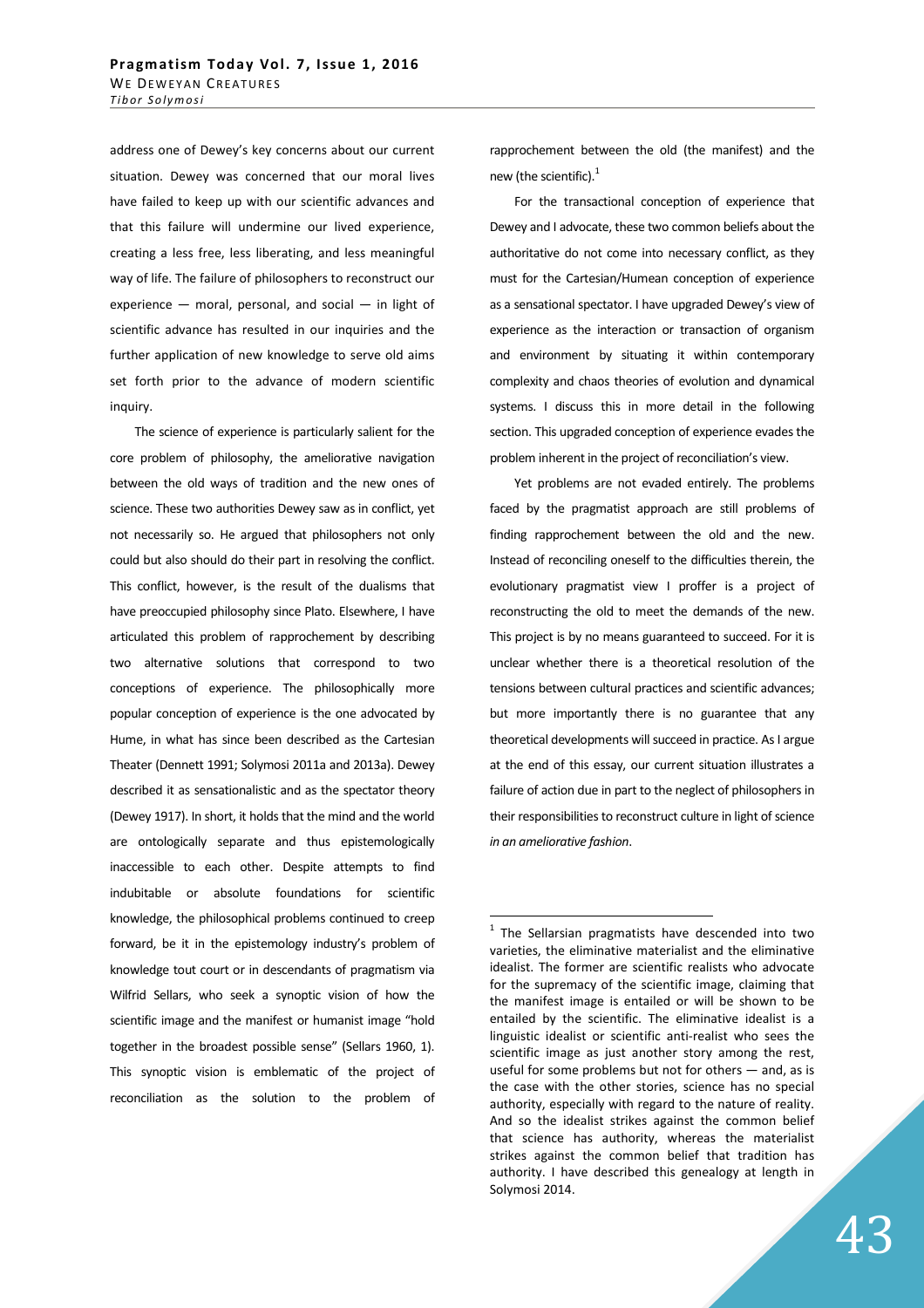The problem for reconstruction is the problem for philosophy: the ameliorative navigation of old beliefs in light of new knowledge. As I have argued, following Dewey's lead, reconstruction is the philosophical method of identifying and utilizing the data, methods, and other products of scientific activity as means for achieving our ideals or ends-in-view. An effect of this reconstructive perspective is to no longer treat as scientific questions like "is free will real?" or "is consciousness real?" Rather, we are better off asking of science questions like, "how does free will work?" or "how does conscious activity work?" In understanding the dynamic conditions for achieving these activities, we are better able to understand not only the value of such achievements but also the value of other activities that may inhibit or further promote these achievements.

 To further situate my understanding of reconstruction in Dewey's terms, consider the following passages from Dewey's writings. The first is from his 1916 book, *Democracy and Education*:

Philosophy is thinking what the known demands of us – what responsive attitude it exacts. It is an idea of what is possible, not a record of accomplished fact. Hence it is hypothetical, like all thinking. It presents an assignment of something to be done – something to be tried. Its value lies not in furnishing solutions (which can be achieved only in action) but in defining difficulties and suggesting methods for dealing with them. Philosophy might almost be described as thinking which has become conscious of itself – which has generalized its place, function, and value in experience. (MW9: 336)

Dewey articulated what the known demands of us in 1931, in an essay, "Science and Society." He describes science as "operat[ing]…through its undesigned effects rather than as a transforming influence of men's thoughts and purposes. This contrast between outer and inner operation is the great contradiction in our lives. Habits of thought and desire remain in substance what they were before the rise of science, while the conditions under which they take effect have been

 $2$  See Solymosi 2011b and 2013c.

radically altered by science" (1931, 363a). He elaborates that "Till now we have employed science absentmindedly as far as its effects upon human beings are concerned. The present situation with its extraordinary control of natural energies and its totally unplanned and haphazard social economy is a dire demonstration of the folly of continuing this course" (365b). Dewey then concludes with a statement of the contradiction of everyday life:

Thus the statement with which we began, namely, that we are living in a world of change extraordinary in range and speed, is only half true. It holds of the outward applications of science. It does not hold of our intellectual and moral attitudes. About physical conditions and energies we think scientifically; at least, some men do, and the results of their thinking enter into the experiences of all of us. But the entrenched and stubborn institutions of the past stand in the way of our thinking scientifically about human relations and social issues. Our mental habits in these respects are dominated by institutions of family, state, church, and business that were formed long before men had an effective technique of inquiry and validation. It is this contradiction from which we suffer today. (368a)

This contradiction requires reconstruction. Reconstruction is the philosophical method of taking the products of scientific activity — its data, theories, and methods — as means for achieving our ideals, such as freedom or conscious awareness or democracy — ideals which are themselves re-evaluated in light of the science.<sup>3</sup> What these passages from 1931 illustrate is Dewey's recognition of a bifurcation between the products of science and our ideals. As I discuss later, our democratic ideals are under direct threat from our illordered technological products. Before turning to technology and science, I close this section with a critical consideration of Kitcher's well-ordered science as he situates it within Dewey's philosophical project.

 $\overline{a}$ 

 $3$  See Tschaepe 2015 on the nature of reconstruction in terms of primary and secondary experience as applied to a special case of neuroeconomics.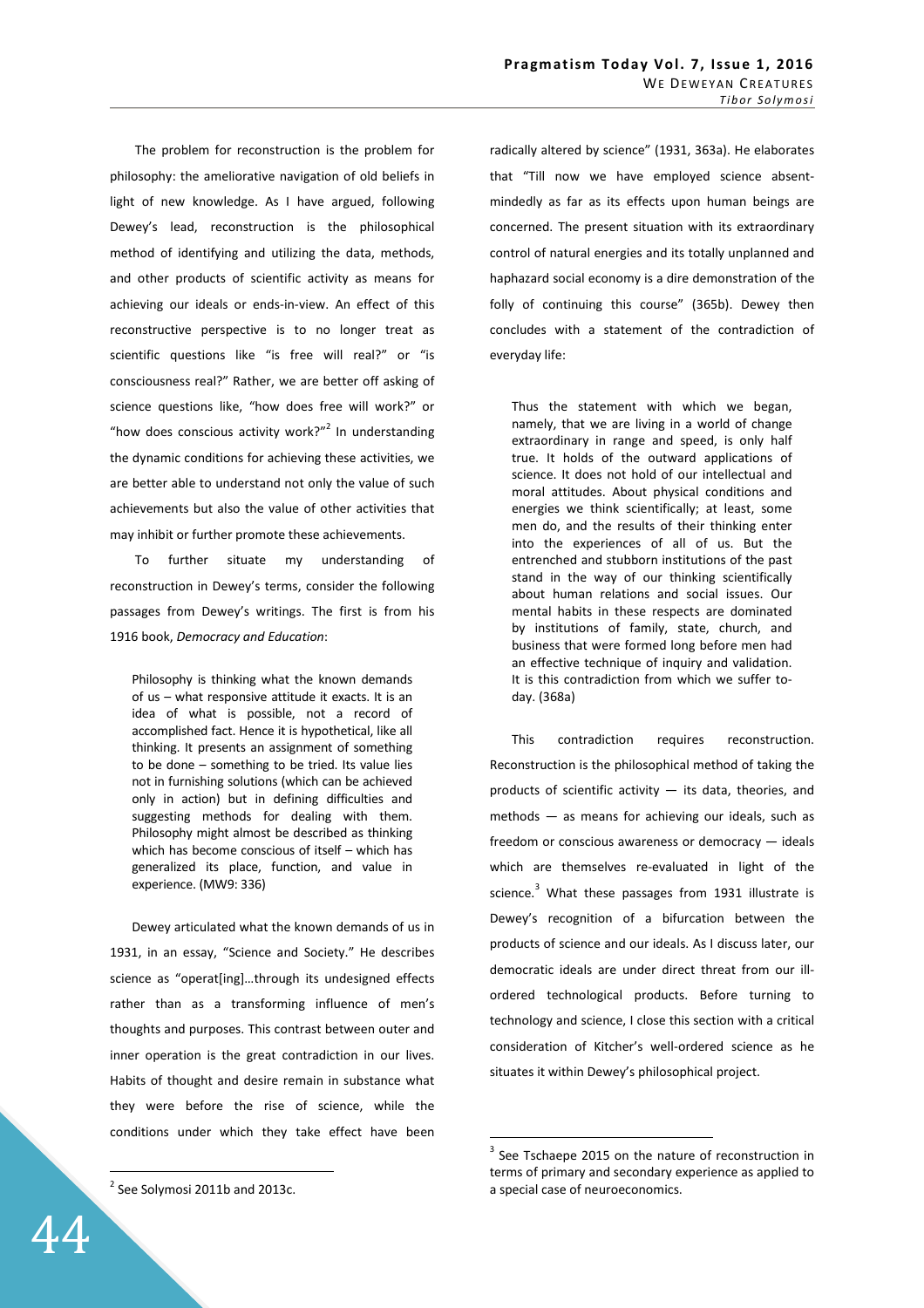In "Philosophy Inside Out," Kitcher reads Dewey's philosophical project as navigating two axes, one dealing with value, the other with factual knowledge (2012b: 214–216). In endorsing this view of philosophy, Kitcher also, in "The Importance of Dewey for Philosophy (and for Much Else Besides)," emphasizes an interdisciplinary approach to philosophy, writing that Dewey "takes the philosophical attitude to consist in analysis of a broad swatch of inquiries, and the synthesis of ideas from diverse disciplines in a way that no specialized practitioner of any of those investigations could attain" (2012a: 19). Elaborating further, Kitcher writes:

Philosophy, so understood, is a synthetic discipline, one that reflects on and responds to the state of inquiry, to the state of a variety of human social practices, and to the felt needs of individual people to make sense of the world and their place in it. Philosophers are people whose broad engagement with the condition of their age enables them to facilitate individual reflection and social conversation. (2012b: 216)

This reflection and conversation, for both Dewey and Kitcher, are guided by a democratic ideal of inquiry. That is, it is not just willy-nilly and absent-minded gossiping that counts for reflection and conversation.

 Indeed, Kitcher notes, "Dewey's account of philosophical significance is embedded within a standard for well-ordered inquiry, one that is thoroughly democratic and egalitarian." It is this standard, I contend, that deserves special attention and criticism. Kitcher "elaborate[s] the standard as follows.

Well-ordered inquiry would pursue just those lines of investigation, to the extent and in proportion to their evaluation as significant by a group of deliberators representing all human circumstances and points of view, all thoroughly informed as to the existing state of human knowledge and to the foreseeable prospects for developing it further, and all fully committed to mutual engagement with one another.

Such an ideal, as democratic as it is, risks too great a degree of abstraction from the lived experiences and circumstances of actual human beings' meeting this ideal in practice. Of course, failure to live up to one's ends-inview does not make those ends any less worthy. But we must not mistake this standard of well-ordered inquiry to take a Kantian or Habermasian attitude to democratic deliberation. As Kitcher continues:

The conditions that figure in this account are intended to rule out the various ways in which, from a thoroughly democratic point of view, inquiry can go astray. Most evidently, as Dewey recognizes so clearly, investigations can give priority to the wishes or to the whimsical interests of the few, at cost to the many: biomedical research can focus, as it so strikingly has in recent decades, on projects that might enhance the lives of an affluent minority, while leaving the life-threatening and incapacitating diseases that afflict vast numbers of poor people, most especially children, radically understudied; most abstract disciplines, like philosophy, can pursue issues that fascinate specialists, while paying scant attention to questions that touch on the lives of many people.

To put Kitcher's point in terms proffered by Dewey, the concern is that new products of science are produced by and for a small group of people with vested and private interests. These products all too often come at a cost to other groups of people who receive no benefit from these new tools. Such conflict produces publics that must then contend with each other in order to live up to larger social ideals, like democracy. Insofar as those publics are able to unite and compromise can a democratic ethos flourish; insofar as these competing groups are unwilling or incapable of resolving differences, democracy fails (LW2). This, I take it, is the key contrast between Kitcher's well-ordered science and ill-ordered science, respectively.<sup>4</sup>

To demand all human circumstances and points of view be represented is a first step towards avoiding this predicament. Genuine democracy, however, cannot be content with an expression

 $4$  I cannot help but wonder what more could be said along these lines of well and ill in comparison to the distinction Socrates makes in book II of the *Republic* between his healthy city (what Glaucon calls a city of sows) and the feverish city, the *Kallipolis*, whose development is the focus of the next two books.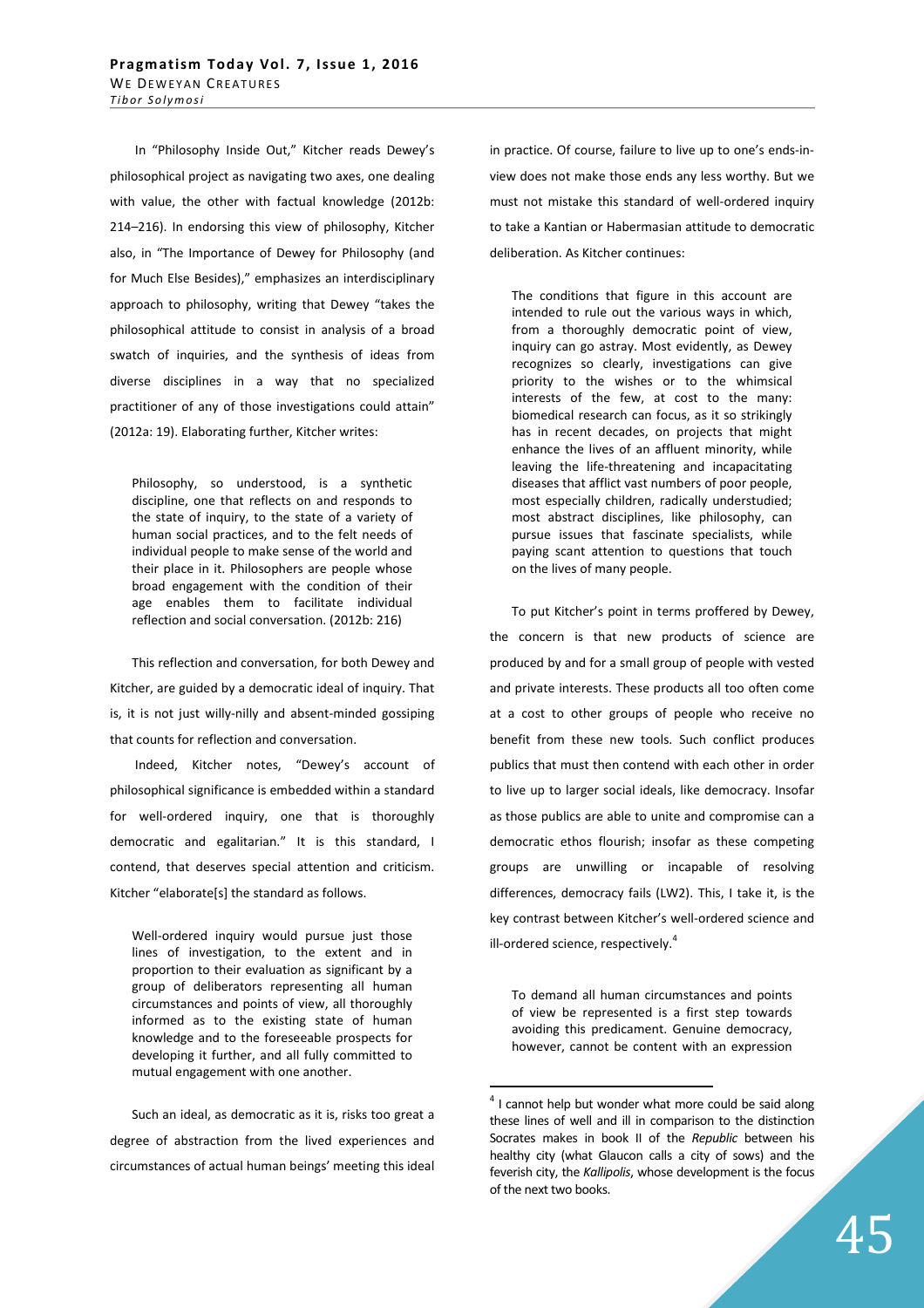of the raw wishes of all individuals, uninformed about the actual state of human inquiry and about how it might be developed. For you to make a decision about how inquiry would promote your interests, you need not only the ability to convey your own perspective, to report on things about which you are the best expert, your own needs and aspirations, but also an understanding of the ways in which your goals could be promoted, given what is already known and what might now be probed and pursued.

Kitcher fails here to remember one of the key insights of pragmatism, especially Dewey's emphasis on the provinciality and the fallibility of knowledge. It is one thing to be open to and mindful of other voices as they appear and thus be willing to revise beliefs in response to these new experiences. It is quite another to require not only the openness and fallibility but also the full knowledge of all voices and full knowledge of the state of knowledge prior to dealing with new problems that result from private interests conflicting with public ideals. For all his efforts to persuade contemporary Anglo-American philosophy to take up Dewey's philosophic attitude, Kitcher nevertheless succumbs to the Cartesian dream of a lone and all-knowing knower: he runs the risk of advocating democratic philosopherkings. He continues:

Democracy thrives on the combination of expertise, in which the individual's own intimate knowledge of context and preference is shaped by the collective corpus of knowledge. Hence, well-ordered inquiry insists that the research agenda can be that chosen by well-informed representatives of all points of view. The final condition is needed to overcome a familiar obstacle of actual deliberations, partial insistence on individual points of view, even when it is clear that they bring problematic consequences for others. By requiring that the deliberators be mutually engaged, the constraints on well-ordered inquiry insist that no group's interests can be sacrificed.

The difficulties at play here indicate both the need and possibility for the Deweyan creature as well as its very improbability of bringing about a Deweyan world. The research agenda that Kitcher mentions, as it is currently practiced, is not one set agenda but a plethora of research programs aimed at a myriad of interests, many, if not most, of which have no consideration for the other agendas, nor for the larger effects on the world and lives of people beyond the agenda-holders. Furthermore, expressing the conversation in terms of a single research agenda itself runs the risk of becoming anti-democratic. One agenda to rule them all does indeed infringe on the freedom of local groups to handle their problems in their own way. How the Chinese, for example, decide to deal with food production in light of climate change is going to be very different from the way Canadians do, given their different climates, demographics, and natural resources. Of course, this is not to say that different publics should operate in ignorance of the other. Quite the contrary, as important as expertise is for democracy, so is open and friendly communication between parties of different backgrounds. Nevertheless, Kitcher brings attention to three tyrannies that all parties, regardless of background, face:

The three conditions can be viewed as combating three forms of tyranny: the tyranny of wealth and power, the tyranny of ignorance, and the tyranny of the majority. (2012a: 8–9)

Despite his mis-steps, Kitcher manages to point to many of the key characteristics of the Deweyan creature. The democratic emphasis is throughout as is an emphasis on intelligent inquiry. How inquiry gets going in the first place is integral to understanding the revolutionary nature of the Deweyan creature. So with this first pass at Kitcher's ideal of well-ordered science in contrast to Dewey's assessment of ill-ordered science a condition still with us today  $-1$  turn to the evolution of intelligence and inquiry via Hickman's technoscience as integrated with Dennett's Tower of Generate-and-Test.

46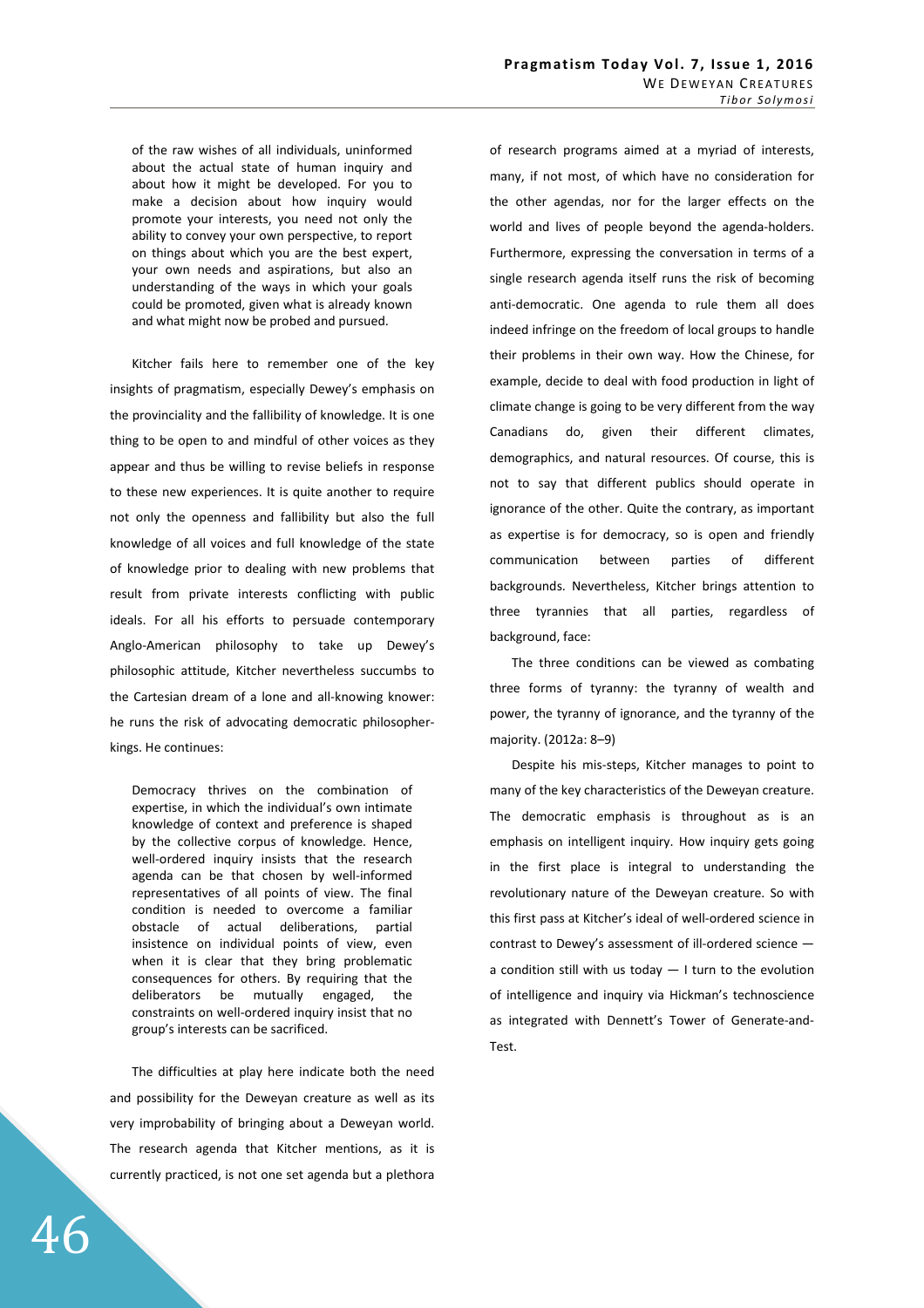**The evolution of inquiry: from just having experiences to deliberately producing them** 

…technology was for Dewey an active method of generating and testing new skills, as well as reconstructing old ones. – Larry Hickman (1990:19)

Dennett (1995) provides a useful heuristic for thinking about how experience, inquiry, and science co-evolve out of evolutionary processes. He calls it the Tower of Generate and Test, drawing from terms in computer science that signify the algorithmic nature of natural selection. At each level of the tower, an evolutionary strategy is generated and subsequently tested in the world. Those that are more successful tend not to go extinct as quickly. Given what Flanagan has described as Darwinism-by-analogy (as opposed to strict Darwinism, see Flanagan 2009, and Solymosi 2012a), each level of the Tower describes a general set of patterns with specific capacities or traits. As evolution carries forth, new levels emerge that indicate new skills or traits. As Dennett puts it, "as each new floor of the Tower gets constructed, it empowers the organisms at that level to find better and better moves, and find them more efficiently" (Dennett 1995, 373). With the increase in complexity of organization that each new level illustrates, the ability of those creatures to anticipate similarly increases. The ability to recognize ever more complex patterns and to respond appropriately is indicative of mentation. This emphasis on action in the world is in direct contrast with the older conception of experience of Descartes and Hume that is at the heart of the project of reconciliation.

 The project of reconciliation is fundamentally flawed in its sensationalistic conception. This creeping Cartesianism is hard to evade (Solymosi and Shook 2013). As we will shortly see, even the staunch anti-Cartesian Dennett succumbs in the end to a Cartesian conception of the mind as representational and largely (but not clearly consistently) cranium bound.<sup>5</sup> To combat

 $\overline{a}$ 

this creeping Cartesianism, pragmatists like Dewey and Dennett appeal to evolution. They both argue for a deep continuity between the physical, the organic, and the mental.<sup>6</sup> The details of this continuity do not concern us here but are operative in the following discussion in three ways.<sup>7</sup> First, there is historical continuity between less complex and more complex organisms. Second, there is developmental continuity between less complex processes or skills and more complex ones — found both

 $\overline{a}$ 

Deweyan creatures, some readers may nevertheless wonder where Dennett is situated in this sketch, especially since it may come across that Dennett is arguing against Dennett. From my perspective, Dennett is a transitional figure who has one foot in the old Cartesian ways and another foot in the new Darwinian ways. It may be useful to think of Dewey as a pioneer, who went into new terrain with limited tools (i.e. the science of his day) and covered a lot of ground, whereas Dennett (and others like Paul and Patricia Churchland or Owen Flanagan) are bridges (or bridge builders) to this new terrain initially explored by Dewey. Unlike Dewey, Dennett et al. are coming from an American philosophical landscape influenced by analytic philosophy and have at their disposal approximately fifty years of scientific advancements to draw upon. As is the case with any transition or evolution, there will be elements and vestiges of the old – some still useful, some to be discarded – among the new developments. And so there is a creeping Cartesianism that requires not only excision but also vigilance. I thank an anonymous reviewer for raising the concern about Dennett's position in my thought. I also thank Mark Tschaepe for many conversations over the years about this very issue: the bridge metaphor may well be his.

6 Dewey calls the differences *plateaus*, specifically the physical, the psycho-physical, and the mental (LW1). Dennett describes these differences in terms of patterns, the physical, the design, and the intentional (1987). To understand these patterns, Dennett suggests, we take up attitudes or stances to their respective patterns. The continuity between these patterns is developed into what Dennett calls *cascading cranes* (1995). In a similar fashion, Hickman speaks of *platforms* (2001). These engineering metaphors are appropriate and useful; but it is equally important to remember that there is no grand designer. So I also suggest here that Terrence Deacon's nomenclature also be considered (2011): the physical corresponds with Deacon's thermodynamics; life or design or the psycho-physical with morphodynamics; and complex life, intentionality or mentation with teleodynamics. Further work is important here but goes beyond my present purposes. However, see Dennett's review of Deacon (2013), and my 2015.

<sup>7</sup> See Dewey 1938/LW12, Johnson 2007, Solymosi 2011a, and Sullivan 2015. Sullivan is especially poignant with regard to the latest research on our microflora.

<sup>&</sup>lt;sup>5</sup> While the purpose of this paper is to introduce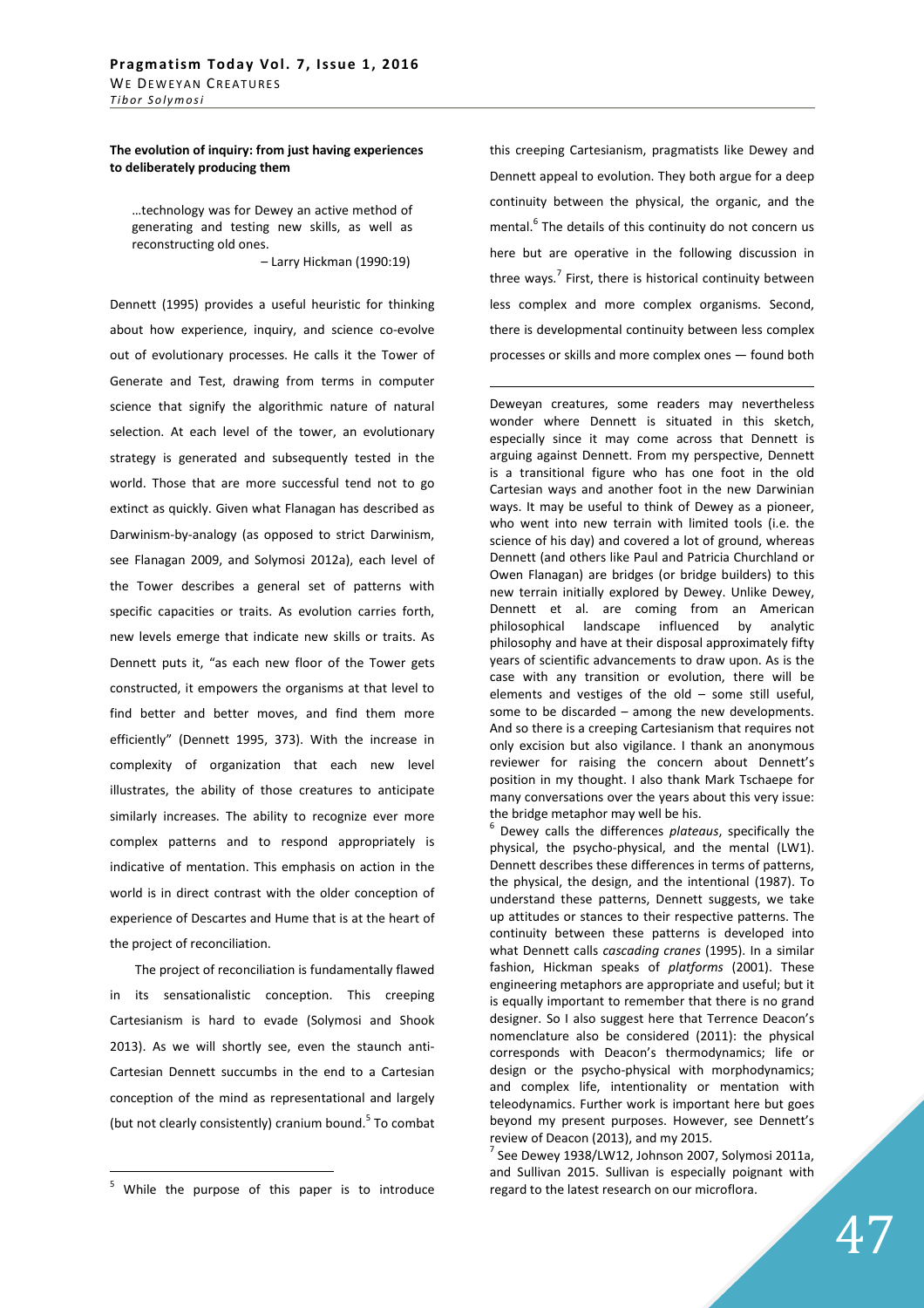ontogenetically and phylogenetically. Finally, there is continuity between what is traditionally taken to be the inner and the outer. Prior to Darwin, the distinction between inner and outer came in the form of mind/body dualism or mind/world dualism. After Darwin, the dualism became materialism — but nevertheless remained Cartesian. That is, the problem of explaining how a brain represents its body and/or its world remains a central problem for philosophy and cognitive science, insofar as a Cartesian materialism sets the conditions. For the pragmatic naturalist, trying to locate mentation within the organism or the brain is a fool's errand that simply recapitulates the problems of Cartesian dualism in materialist terms. In casting experience as organismenvironment transaction, the boundary between inside the organism and outside of it is itself blurred. The boundaries we inquirers draw for what goes on between or across the skin barrier is arbitrary, if often useful. The difficulty is the presumption that one boundary serves all the needs of inquiry absolutely. Indeed, the creeping Cartesianism that drives this presumption is so strong that this third point requires emphasis that there is continuity not only between body and world but also between brain and body: just as the skin is an artificial barrier so is the cranium.

 With this caveat on continuity, I now turn to integrating Dennett's Tower of Generate-and-Test with Hickman's Deweyan conception of technology and science. To do so, I take up my Deweyan conception of experience as the transaction between organism and environment, symbolized as *Œ*. To be clear, I will use the symbol *Œ* to signify experience so conceived as organism-environment transaction. For brevity's sake, Œ is understood to be dynamic and non-linear (Solymosi 2013). This process is also taken to be evolutionary. $8$  On this Œ transactional view, the ontological separation of mind and world or mind and body is simply evaded. Œ is a product of and participant in evolutionary processes, initially only in a biological sense but also now culturally. There is no unbridgeable separation between mind/body, mind/world, or nature/culture. There are only changes or phases in the natural process.<sup>9</sup> The changes that come from adaptation are changes that can be described in terms of regulatory mechanisms of Œ (Solymosi and Shook 2013). *Homeostasis* is commonly treated as the only regulatory mechanism that matters or even exists. Undoubtedly, it is integral to maintaining a fixed set point in Œ. The easiest example is body temperature: sweat when hot, shiver when cold. But homeostasis goes only so far; it does not account for novel needs, for the possibility of new set points. *Allostasis* is the regulatory mechanism that affords such anticipation. Its classic example is the physiological changes of higher levels of cortisol, adrenaline and/or testosterone prior to battle or sex. The body prepares for changes yet to come in the environment. So new set points are aimed at. With greater complexity in Œ, both homeostatic and allostatic mechanisms are capable of doing new things with old ways.<sup>10</sup>

 Consider the first floor of Dennett's Tower of Generate-and-Test (1995, 374ff), the self-replicating organism, the Darwinian creature. It is barely homeostatic: it keeps its pattern going long enough to make a copy of itself. That's it. There's no anticipation, no capacity for learning. But some Darwinian patterns evolve sufficient phenotypic plasticity for operant conditioning. Through Œ, these Skinnerian creatures learn what behaviors bring about what outcomes. So new ways of Œ are generated and thus tested in the world. Not every Œ is pleasurable, survivable, or replicable. If an organism were capable of anticipating what novelties are likely to occur next, then this

 $\overline{a}$ 

<sup>&</sup>lt;sup>8</sup> This symbol illustrates the complete entanglement of organism and environment, not only as the proper evolutionary unit as Griffins and Gray have argued (2001; Solymosi 2013; and Solymosi and Shook 2013) but also has an ontological whole the parts of which (the O and the E) are only discerned according to specific methodologies for designated research problems.

 $9^9$  Cf. the earlier discussion in note 6 of Dewey's plateaus, also called phases by Dewey and by Hickman, Dennett's patterns, stances, and cranes, and Deacon's dynamics.  $^{10}$  For more on homeostasis and allostasis, from a pragmatist perspective, see Schulkin 2003, 2011a, and 2011b.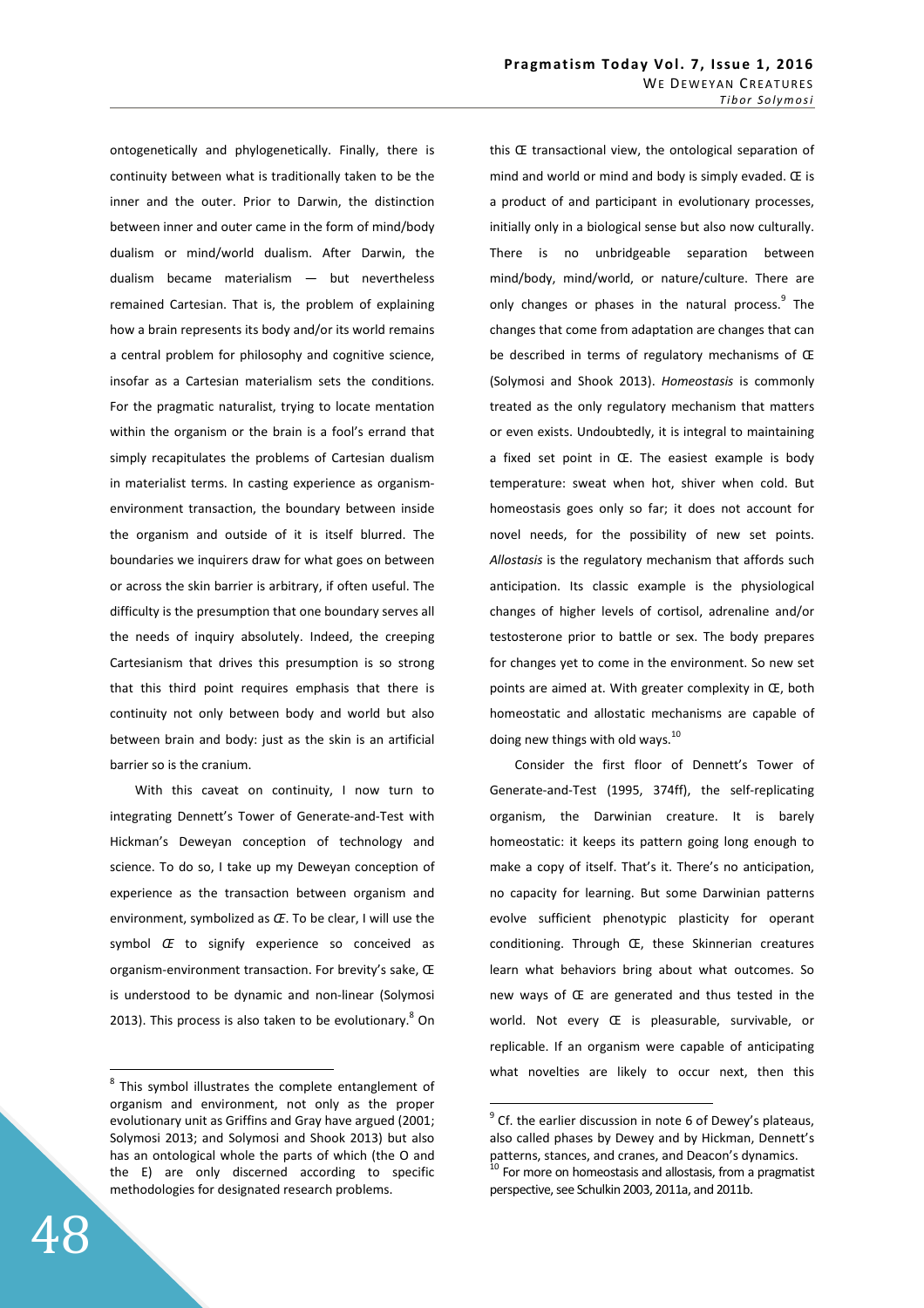organism's transactions with its environment are not only more likely to increase the chances of survival but of replication and pleasure too.

 Thanks to the operant conditioning characteristic of the Skinnerian creature, the organism becomes capable of anticipating previously engaged environments: what was once novel becomes routine and expected. The advantage is clear over the Darwinian creature, but it is lacking from our perspective. Learning only happens post hoc for the Skinnerian. The next step in this evolutionary sketch is to take what's already operative in Œ and put it toward what could be the case but is not yet. In the terms of regulatory mechanisms, we see the shift from merely homeostatic processes to allostatic ones that are made possible by the older homeostatic processes. This shift or development becomes particularly potent when the anticipations take on a greater degree of foresight. One way to increase foresight is to increase the degree of immediate detail: there is a world of difference between distinguishing whether or not a small dark speck moves across a visual field and whether what is moving across the visual field is a fly or a lead pellet. The frog lacks the finer grade of detail and is all the worse for it in the scientist's laboratory.<sup>11</sup> Another way to increase foresight is to extend it spatiotemporally. The farther ahead an organism can anticipate what will happen at a spatiotemporal distance in its environment the better its odds at navigating Œ.

The evolutionary achievement that affords such  $E$  is the emergence of nervous systems. These dynamical systems are governors of the multi-system processes of body and world. Prior to nervous systems, Œ was only immediately had. After and thus with nervous systems, Œ became controllable as well. What nervous systems make possible is the advanced anticipatory capacity of imagination: the taking of what has happened and happening to adjust to what could happen in the future, in the distance. Dennett distinguishes this advancement in the Tower of Generate and Test by appealing to Karl Popper's famous quip that such a skill "permits our

 $\overline{a}$ 

hypotheses to die in our stead" (Dennett 1995, 375). Long before Popper's pithy phrase, pragmatists like Peirce and Dewey recognized the critical contribution of imagination and the dramatic rehearsal for Œ (cf. LW1: 221). The benefits of imagination for navigating future Œ are obvious and numerous. An organism no longer needs to have the direct and immediate transaction with a specific environment in order to adjust to it. Now, based on past Œ it has had, it can anticipate and adjust accordingly, thereby increasing its odds at successfully regulating dynamic patterns.

 As Œ continues, for both the environment and the organism  $-$  ontogenetically and phylogenetically  $-$  the imaginative capacity improves in both immediate detail and spatiotemporally. It is important to remember that on Dewey's account of  $E$ , it is both a doing  $-$  what the organism does to the environment, sometimes in an effort to alter it for the better  $-$  and an undergoing  $-$  what the environment does to the organism, often in return to the organism's doings, to which the organism must adapt (Dewey 1917). In short, the point is that through dynamic feedback loops and subsequently feedforward loops, both the organism and its environment are transformed. This point is a subtle one, at once obvious yet unappreciated. Among social animals, some things they do are indicative of the situation at hand: a present need or a problem on the horizon. Gestures and calls communicate the needs and the on-coming difficulties. But gestures and calls are immediate and impermanent, lasting only as long as the memory of the communication does. If such information is solely or primarily kept strictly within the organism, then its longer-term spatiotemporal consequences are limited not only to that organism but also to the idiosyncrasies of that life. To make that information more readily available to other organisms, who share an environment further enhances that population's abilities to anticipate.<sup>12</sup>

 $\overline{a}$ 

49

 $11$  See Dennett 1987 and Akins 2002.

<sup>&</sup>lt;sup>12</sup> One way to do this is to transform parts of the environment into affordances. Natural affordances are those opportunities for action that just happen to become available when an organism relates to an environment serendipitously. Artificial affordances are opportunities for action that organisms bring about to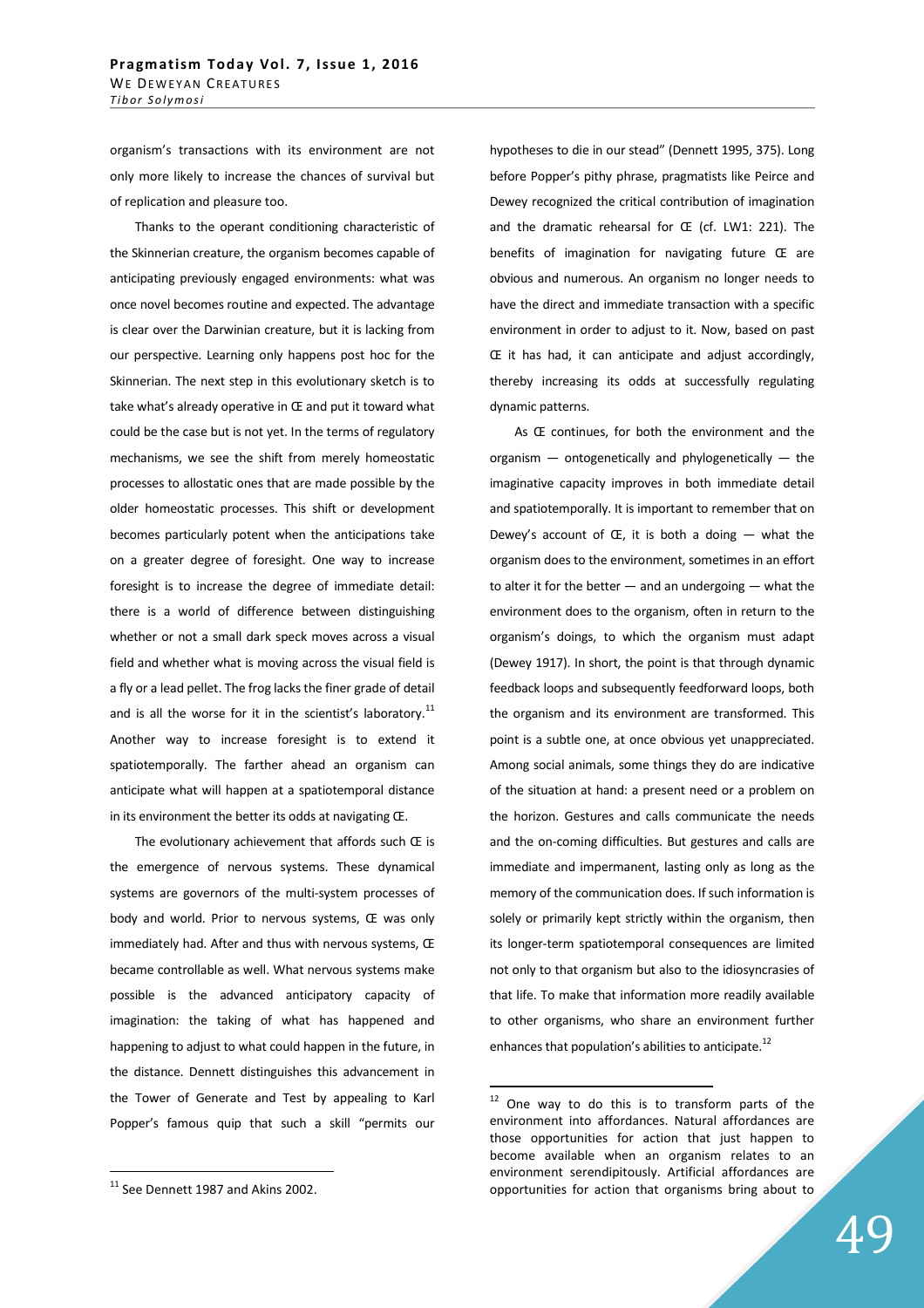The evolutionary step from immediately sharing ideas via communication (calls and gestures) to altering environments to better afford informative symbols for imagination marks the final level for Dennett and his description of the Tower of Generate-and-Test. Gregorian creatures are the next level. They are named after the psychologist Richard Gregory in honor of his work on the role of information in tools and artifacts. In the externalization of information about the environment back into the environment in the forms of tools and artifacts, Gregorian creatures mark the arrival of a new medium for evolution: *culture*. Where the previous levels of the Tower evolved through genetic selection, the externalization of intentionality into the environment enables a newer, faster medium of evolution. This externalization is found, for example, in social animals that gesture to one another, whether it is by repeating vocalizations, or making faces, or in sharing tools, or in the use of words.

 So powerful is the effect of language on an organism that Dennett sees words as "mind-tools" that radically alter an organism's inner environment through the cultural interaction within its exterior environment that is now full of "words, words, words" (1995, 417). In more words, as intentional consciousness first emerges with the development of nervous systems, full-blown language, above and beyond mere communication, evolves among the interactions of the nervous systems of social organisms. The intelligence that such mind-

expedite life functions. The recognition that specific trees or branches are better for climbing affords new Œ as does the recognition that specific types of stone are better for cutting. Such affordances are better utilized if shared. An immediate way of sharing is by doing together. This is reminiscent of the Skinnerian creature. Another way of doing that is distinctly Popperian is to share ideas nonverbally. The relationship between skill and idea takes us well beyond the limits of this already wide-ranging essay. Consider, however, the theory of continuity at work in this sketch. As higher levels of the Tower are constructed, they are constructed out of the achievements and possibilities of the lower levels. This marks a growth in continuity. And so the lower level skills yield higher level abstractions (see Deacon 2011). Ideas are skills of imagination; when ideas are shared, they are tools of culture.

tools bestow on a cultural organism through what we could call enculturation but already do call education is so empowering that the information an organism can process about the environment becomes staggering in comparison with non-linguistic Popperian creatures. For this very reason, Dewey refers to language as "the tool of tools" (Dewey 1925/LW1: 134).

 Within the Gregorian level of the Tower of Generate-and-Test, there is one last achievement that is a real game-changer: "it is the one that gives our minds their greatest power," writes Dennett, "once we have language  $-$  a bountiful kit of mind-tools  $-$  we can use these tools in the structure of deliberate, foresightful generate-and-test known as science. All the other varieties of generate-and-test are willy-nilly" (Dennett 1995, 380).

 What makes science a particularly potent form of generate-and-test is not simply that it makes mistakes, which all other forms do as well, but that it makes them publicly in such a way that allows science to be selfcorrective in ways that all other forms of fixing belief are not. Prior to science, all the generating-and-testing of ideas and actions were done as a matter of survival necessity. Where there was foresight, it was short-term and quickly tested. Its results were never quite clear on what went wrong or why. Science, however, has gone above and beyond by setting up a sensitive social structure that is open to and indeed thrives upon selfcriticism through the comparison of ideas, methods, activities, etc.  $-$  all of which is made possible by language.

 The predominant tools used by Gregorian creatures are words (Dennett 1995, p. 378). This "tool of tools" allows for a plethora of reminders and cues for sustaining long-term thinking and planning. Such a tool goes well beyond the skin of the organism and well into the environment. While Gregorian creatures make significant use of tools to anticipate the future (thus allowing for greater options for action, thus greater degrees of freedom), it is a particular breed of Gregorian creature which has the capacity for technology as

<u>.</u>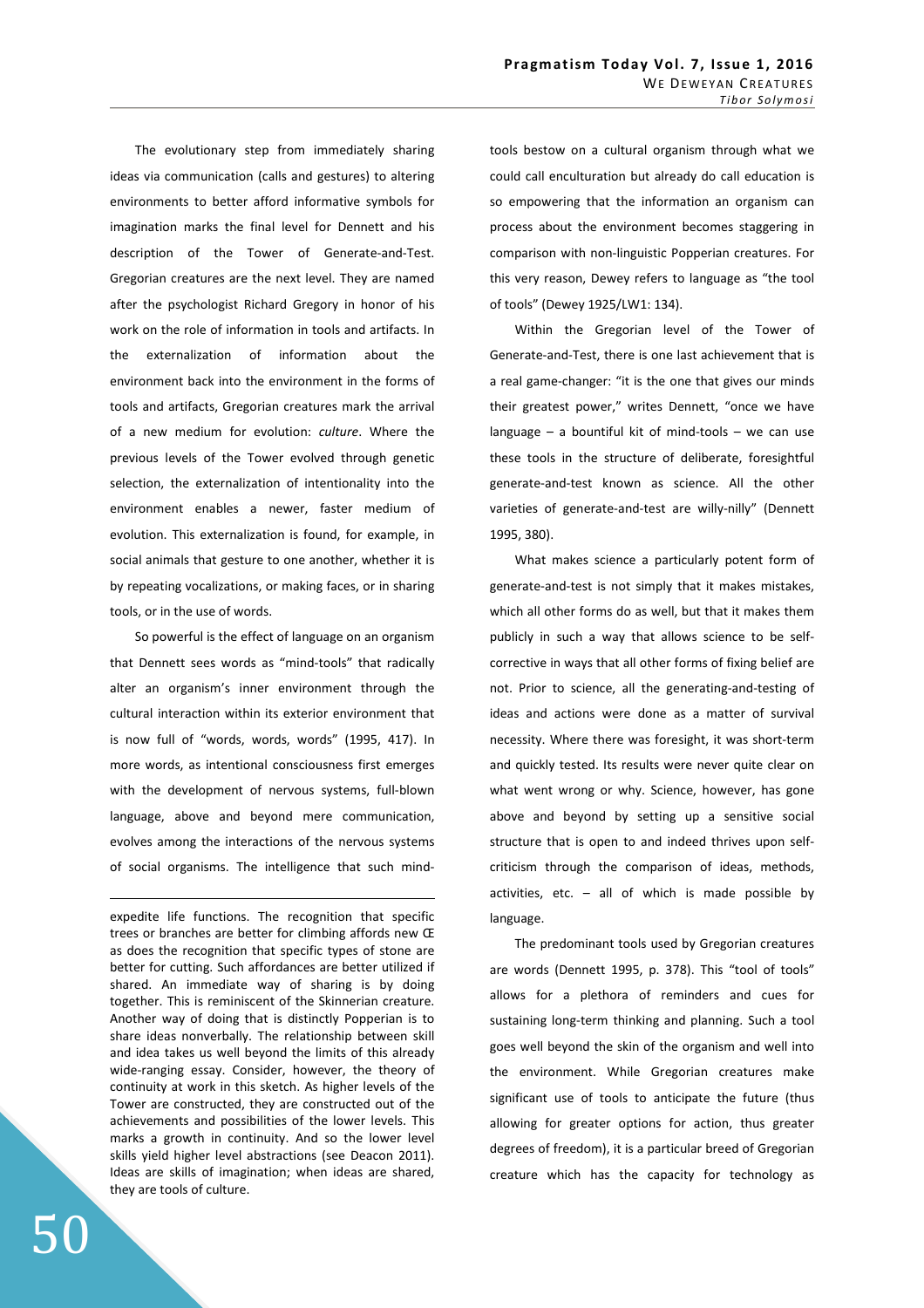Hickman describes it. This particular creature is unlike any other on the face of the Earth. For it not only imagines new ways of living but also foresees such possibilities through a creatively experimental and democratic attitude. Only through such a cultural attitude is there a possibility for the integration of science and art toward the end-in-view of a creatively democratic culture as described earlier.

 At this stage, we can begin teasing apart the perspectives of Dewey and Dennett. The first step in doing so is to note and reject Dennett's still Cartesian way of speaking about minds as individual things that bodies have. In contrast, Dewey's rejection of the reified *mind* in preference of organism's *minding* environments is advocated, especially if we take to heart the third characteristic of continuity, discussed above. That is, the continuity between the interior/exterior of an organism's transaction with its environment is critical for understanding the reconstruction of mentation in light of science. To refer to J.J. Gibson's theory of affordances, the Deweyan conception of Œ rejects the Cartesian atomism and individualism in favor of a conception of minding that is not only embodied in the organism but also embedded and extended into the environment as a stable activity or dynamic scaffolding of meanings that enable an organism to act intelligently. As meanings are guides to action, they afford an organism various opportunities for action. Such affordances are anticipations of possible activities that may be undertaken. The stronger the minding is, the stronger the imagination is, and the better anticipations an organism can have. The symbolization of meanings that language provides brings about a new level of organic activity: culture. Just as there are physical or biological affordances, there are cultural affordances too. A cultural affordance is an artifact of human activity that may be but not necessarily is the product of deliberate inquiry. Nonetheless, cultural affordances are key to productive inquiry (Chemero 2009; Solymosi 2013b; and Johnson 2014).

 On this view, a language is a cultural affordance (indeed a complex of cultural affordances, like words and idioms) that relates the organism to its environment.<sup>13</sup> This organism – a person – has among its environs other organisms, i.e. other people. The brains and bodies of all these persons present information, much of which is symbolic or capable of being symbolized. The vast adjustments persons make to themselves and their environments is thoroughly linguistic. This is not to say that all Œ is or has become (strictly) linguistic; rather that language affords novel Œ that may or may not be explicitly linguistic. Œ at the level of the cultural is imbued with meaning because of the empowerment of language and symbolization.

 The most obvious example of this bio-cultural development is the intelligent extension of our brains and bodies into the environment in the tools and techniques produced by technology (in Hickman's sense to be discussed momentarily). Imagination is at the heart

 $13$ The relationship between language and culture/society is complex. Discussion of it exceeds the limits of this paper. Insofar as language is a cultural affordance, it is one that makes other affordances possible: an affordance of affordances, or, as an anonymous reviewer put it, a possibility of possibilities. As such, some may argue that language is a condition for the possibility of social or cultural affordances. To argue that would be to go too far, beyond the scope of Œ and risk an unwarranted transcendental turn. Of course, there are some cultural affordances – e.g., novels, stories, books generally – that are only possible with language, and so language is a condition for their possibility. However, not all cultural or social affordances are linguistic or made possible by language. Two examples come to mind: the Œ of non-human mammals, such as voles and primates, are social if not fully cultural, but nevertheless pre- or proto-linguistic but not fully linguistic; and the bonding relationship between a human mother and her child, particularly as developed through the act of breast-feeding. See Nöe 2015, 3ff, on human breast-feeding as an organizing activity primarily to prepare the child for social/cultural Œ, including language, in contrast to non-human breast-feeding which is strictly a matter of nutrition. Undoubtedly, there is more to be said on the nature of language as a cultural affordance (as well as the nature of a cultural affordance in general) than can be said here. To that end, not only must we avail ourselves of Dewey's ideas but also the work of George Herbert Mead. I thank an anonymous reviewer for raising this important issue.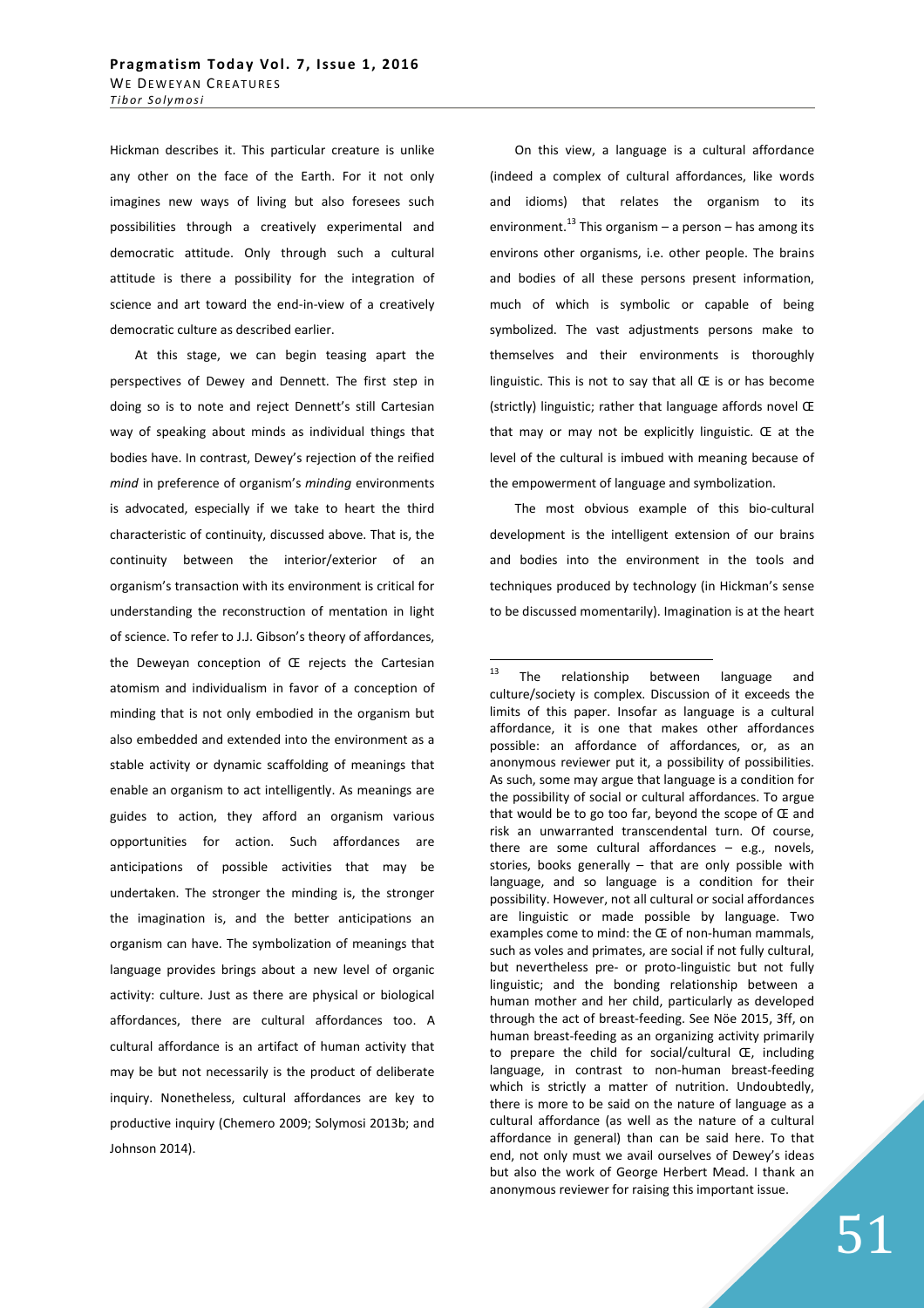of anticipation. The more creative our mindings or culture, the greater our ability to anticipate. The deliberate and conscious effort to set the old ways to new uses marks off Œ from just happening to cultural Œ bringing itself about in a self-conscious and deliberate manner. If we continue to discern higher levels of the Tower of Generate and Test, it should become clear that of the genus Gregorian, there is a new species emerging. Following Dennett's pattern of nomenclature, I propose naming this new level Deweyan creatures, after Dewey's vision for a technoscientific and democratic culture.

 Following Dewey, Hickman sees "*technology as a cognitive activity within the evolutionary history of complex organisms*" (Hickman 2001, 21, italics in the original). If we gauge each level of the Tower of Generate and Test as a new level in awareness of action, environment, and plausible futures, the Deweyan notion of technology, as "*the invention, development, and cognitive deployment of tools and artifacts, brought to bear on raw materials and intermediate stock parts, with a view to the resolution of perceived problems*" (Ibid, 12, italics in the original), is the next step in anticipation. In other words, a technological and democratic culture affords persons a greater ability to anticipate the future because such a culture deliberately cultivates imagination and creativity with the general end-in-view of democracy.

 Humans are social organisms who have evolved and deliberately developed an ecological niche in which information-conveying symbols afford individual humans and human groups greater reliability and stability in their efforts to manage their lives and environments, through the process of adjustment. Deweyan creatures grow out of Gregorian creatures because they recognize that they are not only overtly technological but that they are also inheritors and developers of technologies of imagination, i.e., science, art, and democracy.

 The marking feature of the Deweyan creature is its recognition that its way of life is a product of evolution, that its way of life is self-conscious of both this fact and the fact that this awareness provides the means for guiding the future course of evolution in an ever-more deliberate fashion. This awareness, however, does not guarantee success or progress. Rather this awareness brings a further recognition of just how unique and precarious this way of life is, especially in its infancy.

 Our words do not represent or correspond to the world in the naïvely realistic sense. Words do re-present the world by setting patterns into new relations. These relations produce new information; they afford us greater opportunities for action. Central to these cultural affordances is education. It is a process that recognizes that each student has his or her own recognition of difference and similarity in order to cultivate both a shared sense of belonging to a culture and community and a unique sense of becoming a responsible individual within that community. Education, then, is the process by which a child becomes an intelligent and competent inquirer.<sup>14</sup>

 The patterns at play that are productive range from the bodily to the cultural. Among these patterns are the cultural activities we learn to perform with our bodies. The exemplar of this is speaking. Other activities include dancing, fighting, singing, writing, cooking, and inquiring in deliberately experimental ways. These skills – *techne* – are rooted in the bodily and cultivated by the use of language. Yet these cultural activities are not strictly bodily nor linguistic. The affective aspect of Œ can be expressed by art or stated by science, but such expressions or statements are not identical to the quality of the situation (Hickman 2001, 90–91). What both art and science provide are means for effecting new experiences: they are pattern-modifying patterns of activity. The pattern that is modified is Œ, specifically the human subject and its social relations (including other subjects); the pattern(s) doing the modifying are the activities of other humans, activities that we refer to as scientific or artistic. Alva Nöe, influenced by Dewey's

 $14$  Integral to this view of education is that inquiry begins wherever the inquirer happens to be. We are where we are, not necessarily where we would like to be. We only have the specific tools – linguistic and otherwise – at our disposal that our specific situation affords us.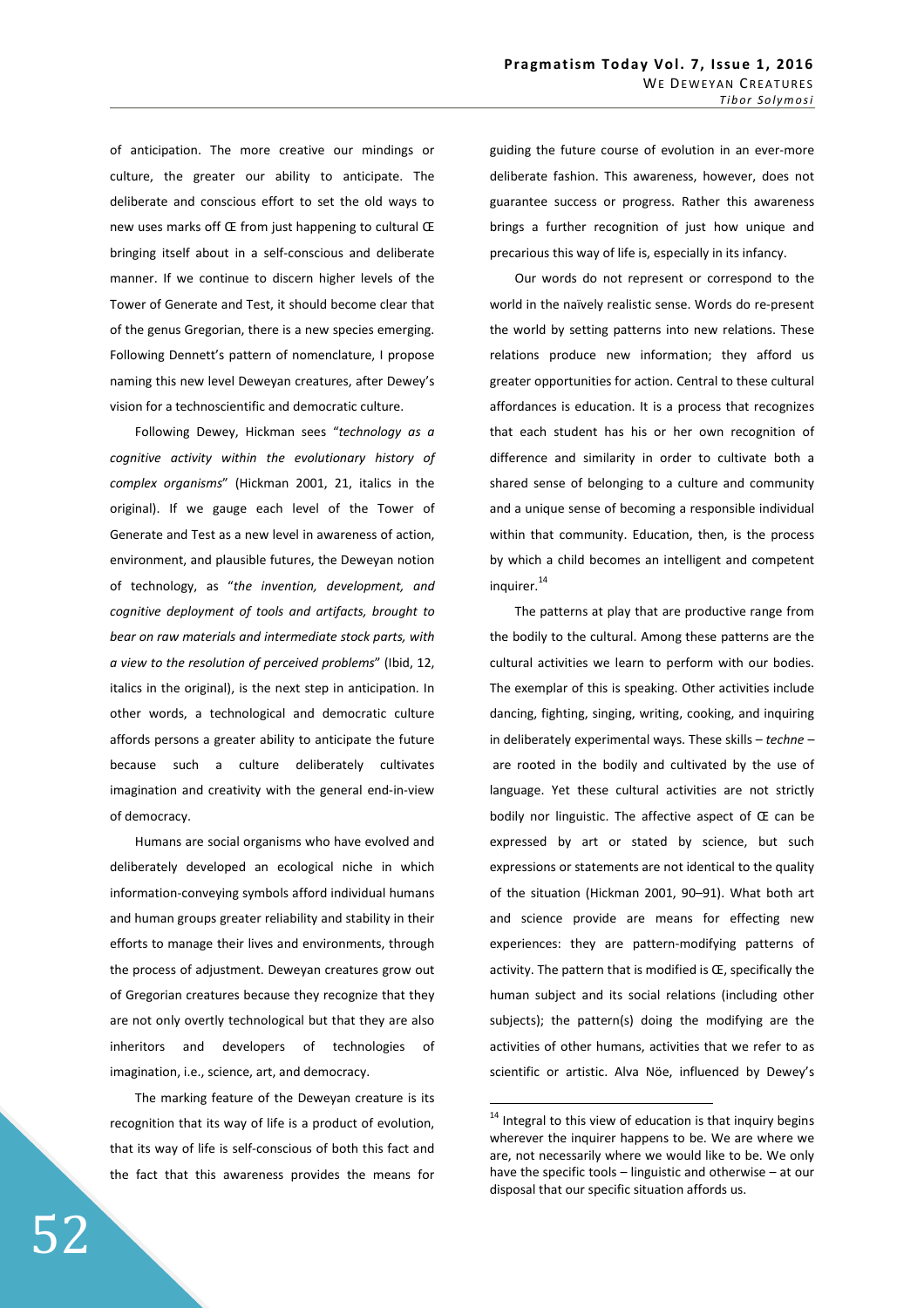aesthetic theory, puts the point this way, "Technologies organize our lives in ways that make it impossible to conceive of our lives in their absence; they make us what we are. Art, really, is an engagement with the ways our practices, techniques, and technologies organize us, and it is, finally, a way to understand our organization, and, inevitably, to recognize ourselves" (Nöe 2015, xiii).

 The difference between art and science is not a difference of method or starting place but of specific purpose. Both employ the general pattern of inquiry. For example, Hickman discusses the experimental method at work for a novelist working on her next novel (2001, 33– 34). The raw materials and stock parts of which she makes use are those of past experiences, whether they be items from her personal life or from stories or accounts of others whom she knows or from historical research. The problems in need of solving vary from plot structure and character development to the overarching problem of conveying to others a proposed solution for dealing with the human condition. In the end, a product is produced: a new novel. This general pattern of intelligent inquiry is no different than the approach Darwin took in the writing of *Origins*, as he helped himself to the work of Lyell and Malthus and many others. There is a difference in purpose, however, between the artist and the scientist. It amounts to this: science provides the means that art puts toward or utilizes in its (often critical) expression of our ideals.

 The project of reconstruction must make use of this partnership between science and art. Central to this project are the ideals of freedom and democracy. Constitutive of these ideals – entangled as they are  $-$  is the role of criticism. From Socrates on, freedom is most likely to flourish in the proper conditions, which, as history has shown so far, are found in democratic cultures. Democracy, as Dewey saw it, is a way of life, of transforming culture, to effectively enrich experience for all. To attain this end, freedom must not only be sought and cultivated, it must also be enacted through the activity of critical reflection. In order to be free, we must be able to question all that we hold dear and be

prepared to adjust according to the best results of our inquiries. In other words, to be free, we must be experimental. To be experimental is to be consciously active in one's deliberate pursuits of one's ideals, including the reflective criticism of those ideals.

 Intelligent activity, then, aims, in part, to alter the environment – social, physical, and biological alike – as well as to promote the adaptation of the individual to changes in the environment. I say that alteration of the environment is social because we are *social* animals. Our environment involves other individuals, and their unique and shared values and goals. I say that alteration is also physical because we have certain values about the physical world and its use for our goals, both of which have consequences for the social and the biological, like our policies over food production from the farm to the kitchen. I say biological because we humans are social *animals*. As much as our social relations empower us through the sharing of information, our biology sets specific limits on the possibilities of both cultural and biological evolution. Understanding those limits empowers our imaginations to create new vistas. This creativity is characteristic of Deweyan creatures.

 If I had to put the evolutionary difference between the Deweyan and the Gregorian into a nutshell, I would say the difference is that the Gregorian lacks the imagination for reconstruction, just as the Popperian lacks the imagination for science, while the Deweyan creature takes another step in intensifying imagination. It recognizes and embraces the instrumentality of both science and art as continuous problem-solving activities – viz., as imaginative activities – for democratic life. It is important to remember that Deweyan creatures are a variety of Gregorian creatures. At the strictly genetic level, Deweyan and non-Deweyan creatures are not only capable of copulation but of producing viable offspring as well. The difference between these creatures is cultural. In order for a Deweyan and non-Deweyan to copulate (with the exception of rape), let alone procreate, something has got to give. Either one (d)evolves into the other or becomes the cultural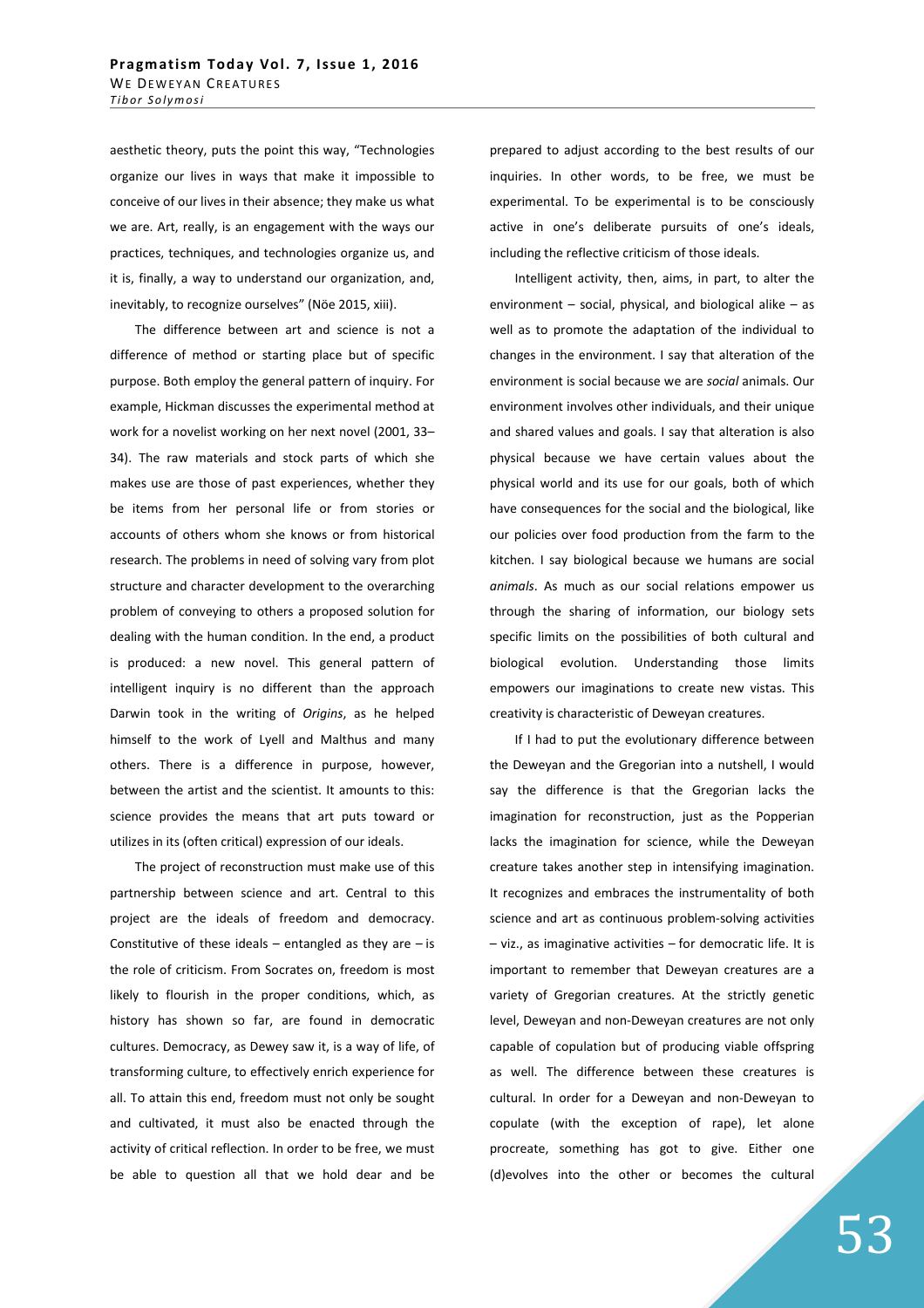equivalent of a mule.<sup>15</sup> Other varieties of the Gregorian have not only evolved but have gone extinct: one need only review the history of cultures, viz., of hominid groups that inquired and made use of symbolic communication.

 The Deweyan creature is relatively new, only beginning to distinguish itself with the rise of both modern science and modern democracy. It is only starting to set roots and to consider blossoming in the on-going aftermath of Darwin's *Origins*. The future of the Deweyan creature remains unclear, and extinction is likely. Nevertheless, the imaginative capacities of an individual in a scientific-democratic society outweighs the capacities of any other Gregorian.

## **Creative democracy or dopamine democracy — the choice before us**

This notion of a species of animals gradually taking control of its own evolution by changing its environmental conditions leads Dewey to say, in good Darwinian language, that 'growth itself is the moral end' and that to 'protect, sustain and direct growth is the chief *ideal* of education'. Dewey's conservative critics denounced him for fuzziness, for not giving us a criterion of growth. But Dewey rightly saw that any such criterion would cut the future down to the size of the present. Asking for such a criterion is like asking a dinosaur to specify what would make for a good mammal or asking a fourth-century Athenian to propose forms of life for the citizens of a twentieth-century industrial democracy. – Richard Rorty (1999: 120)

Richard Bernstein shares with Rorty the import of the Darwinian turn for education, particularly education for a democratic ethos. Bernstein notes that at every turn in Dewey's thought there is an underlying democratic ethos at work. Such a personal ethos is what undergirds the political forms of democracy. Indeed, Bernstein remarks, "without a vital democratic *ethos* or culture, political democracy becomes hollow and meaningless. Democracy as a form of government is an outgrowth of, and is dependent upon, this living *ethos*" (Bernstein 2010: 74). The recognition of the possibility and need of a democratic ethos is characteristic of the Deweyan creature.

 I described the Deweyan creature using Kitcher's description of well-ordered science as conducted by democratically-sensitive representatives — people who have a deep understanding of the state of affairs and how that state affects not only themselves but also all other lives involved with those affairs. Ideally, the selection of such representatives would be a wholly democratic affair insofar as those making the selection are as personally democratic as those selected. Such a world is not yet ours. And so we come to the first of two difficulties I raise and with which I conclude this brief introduction to Deweyan creatures: how do we Deweyan creatures, so few in number, bring about the democratic ethos, without becoming elitists?

 Bernstein understands that "Democracy requires a robust democratic culture in which the attitudes, emotions, and habits that constitute a democratic *ethos* are embodied" (2010: 86). He emphasizes "the fragility of democracy[; that] Unless we constantly work at incorporating a democratic ethos into our everyday lives, democracy can all too easily become hollow and meaningless" (2010: 88). Indeed, democracy runs the risk of the ill-ordered science Kitcher describes as three tyrannies: of wealth and power, of ignorance, and of the majority. These tyrannies are at the heart of Plato's critique of democratic life in the *Republic*. His solution, as eloquently expressed as it is, is nevertheless problematic for Dewey. Bernstein explains:

Throughout his career, Dewey was critical of what came to be called "democratic realism" or "democratic elitism." Democratic realists adopt a version of the aristocratic argument. They claim that in the contemporary world, in which individuals can be so effectively manipulated by mass media and the problems of society have become so complex, a viable democracy requires the "wisdom" of an intelligentsia, who, like Plato's *aristoi*, "rule not in their own interests but in that of society as a whole." But Dewey was deeply suspicious of those who advocated that a

<sup>&</sup>lt;sup>15</sup> That this is easily applicable to contemporary philosophy has not escaped the attention of the author. Cf. Kitcher 2012b.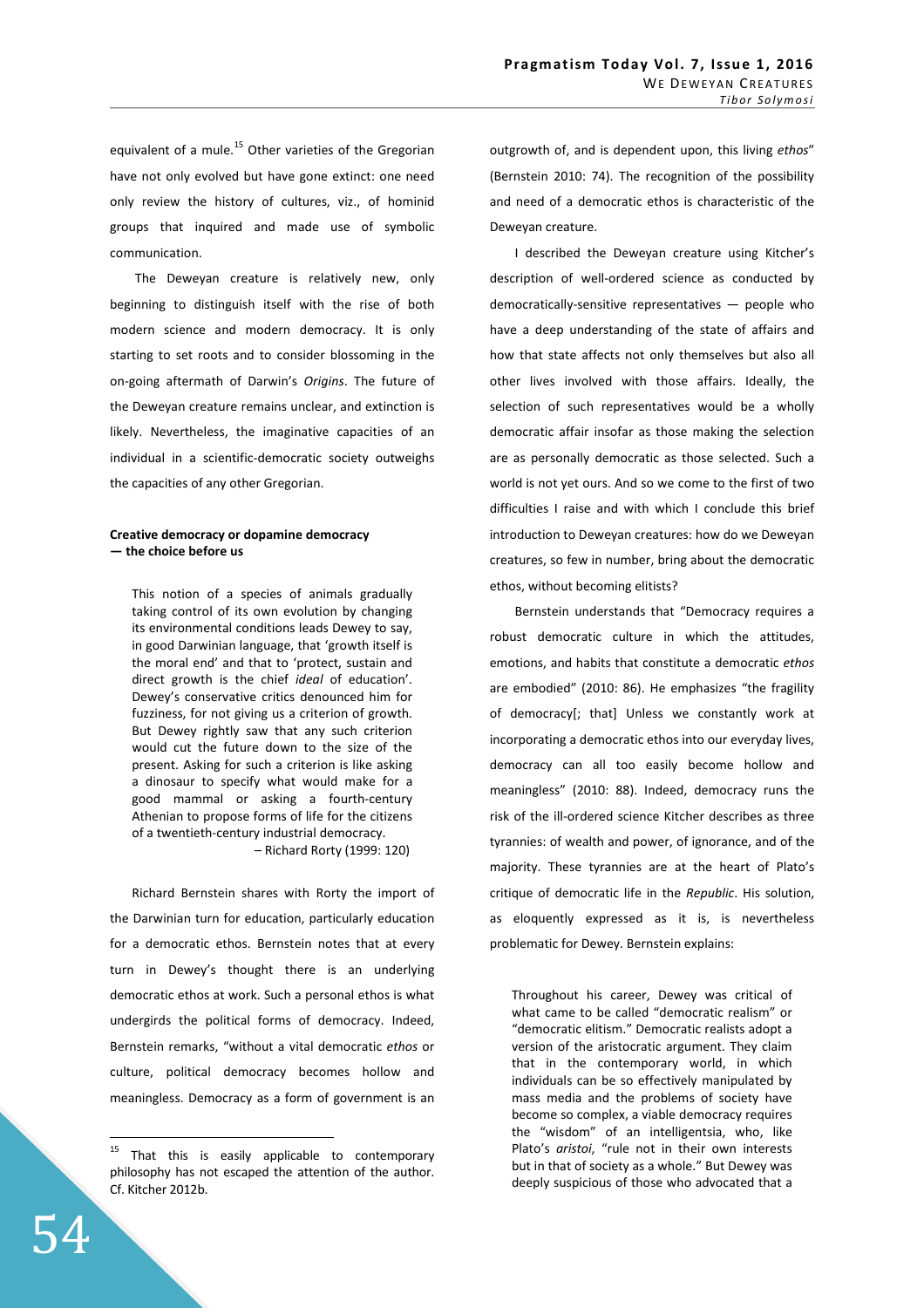viable democracy requires a special class of intelligentsia which has the responsibility to make "wise" democratic decisions. (2010: 74–75)

The mass media's manipulations of the masses was a concern Dewey nevertheless felt. The problem with both democratic elitism and democracy as practiced in Dewey's life is that neither is democratic enough. The elitism is no solution at all to the internal problems of democracy. Bernstein continues his diagnosis:

Dewey sharply criticized the abuses of laissez-faire mentality, the fetish of individualism, and the "pseudo-liberalism" that had become so dominant during the last decades of the nineteenth century in America. He believed that the greatest dangers to democracy are *internal* ones, which arise when the democratic *ethos* and democratic practices are undermined. (2010: 76–77)

 This undermining brings us to the second problem: if the key to democratic life is not the elimination of conflict but the recognition of contingency and the inevitability of conflict, then another characteristic of the Deweyan creature is how it *responds to conflict*. As Bernstein puts it, "this requires imagination, intelligence, and a commitment to solve concrete problems" (2010: 84; see also Bernstein 2006: 195). This characteristic of the Deweyan creature seems untenable with the view of democratic representatives put forth by Kitcher. These requirements require proper cultivation, the right sort of education. But we today live in a society whose neoliberal market mentality encourages us to be constantly distracted, most especially with our technological devices.

 Mark Tschaepe (2013) argues that we must not forget Plato's central lesson: unintelligent, uneducated democracy sets a society on its way to tyranny. So long as we are free to pursue anything we want, most people will pursue the lower appetites and pleasures. As Socrates says in the *Republic*: people "aren't filled with that which is and never taste any stable or pure pleasure. Instead they always look down at the ground like cattle, and, with their heads bent over the dinner table, they feed, fatten, and fornicate" (586a–b). Tschaepe observes that reading this passage brings to mind people and their electronic devices. Indeed, the evidence is growing that dopamine loops and dopamine squirts are operating during such activity (Rosen 2012). The incessant but broken-up demands of multitasking habituates people into constantly seeking the next hit of dopamine – but without the joy of consummation (which is the work of the opioid system, not the dopaminergic). As people continue to seek more attention from diverse but narrow sources (e.g., email, text, Twitter, Vine, Snapchat, etc.), Tschaepe argues, people become less able to attend to any one task satisfactorily.

 Tschaepe notes what both Plato and Dewey argued before him: democratic life requires intelligence and sustained attention. Social media mediates our interactions with one another. Yet it lacks expression: there are no gestures, no subtleties of tone, no indications of posture or facial expression, utterly lacking in tactility beyond the thumbs. It encourages distraction. Nicholas Carr observes the effects of Internet use on our cognitive load, writing "Our ability to learn suffers, and our understanding remains shallow. Because our ability to maintain our attention also depends on our working memory… a high cognitive load amplifies the distractedness of experience… as we reach the limits of our working memory, it becomes harder to distinguish relevant information from irrelevant information, signal from noise. We become mindless consumers of data…" (2010, 125). He points toward a Œ-transactional view: "Try reading a book while doing a crossword puzzle; that's the intellectual environment of the Internet" (2010, 126). This environment is part of our culture, especially with regard to our social interactions. Our use of these devices affords anti-democratic behavior in that we are able to escape those in close bodily proximity but who share a different opinion. Instead, people connect with others who are far in body but close in opinion. In other words, we can connect with those who think like us regardless of where they are on the planet while ignoring those who may think differently from us yet live nearby.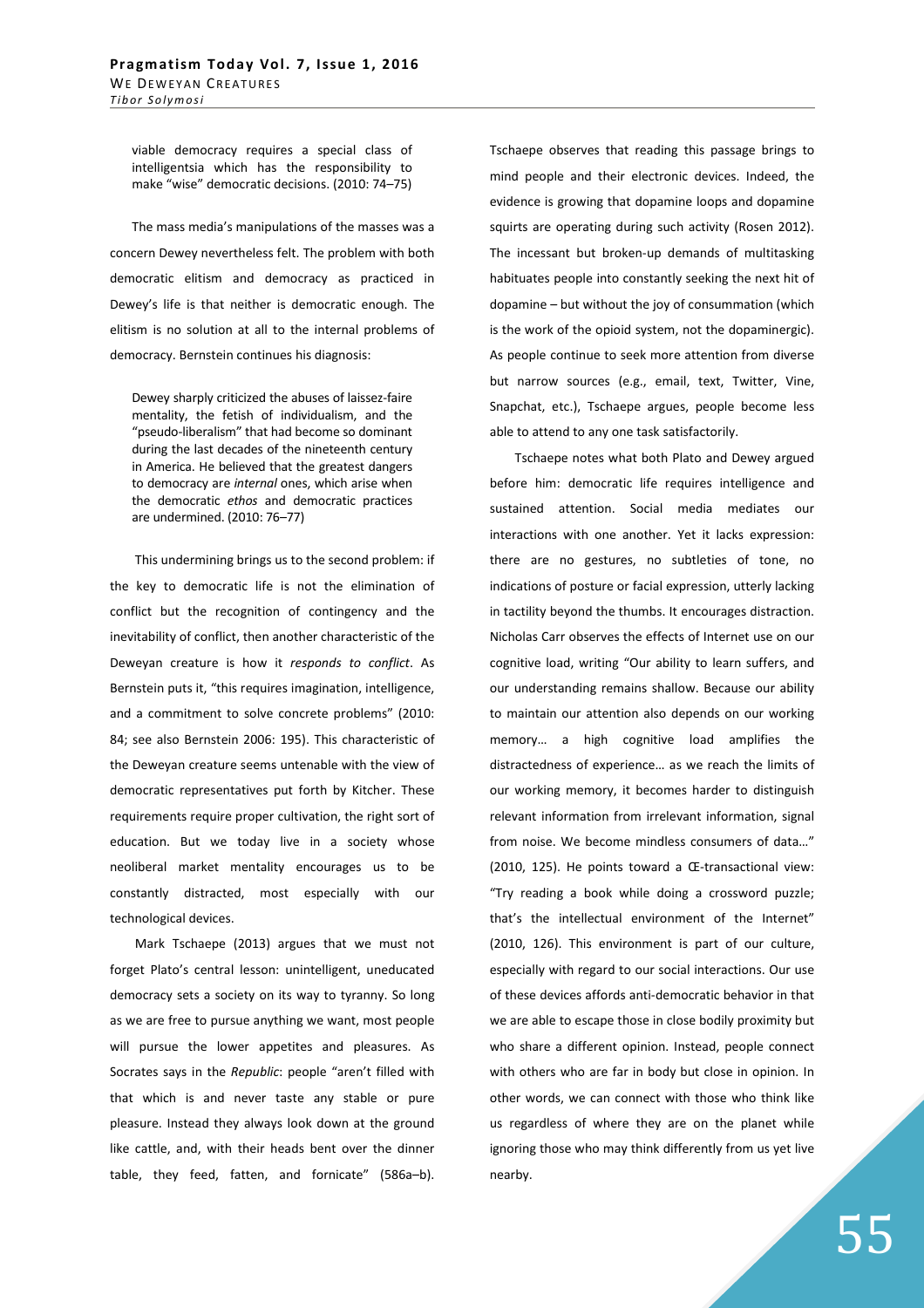Dewey saw such a threat to democracy in 1916, writing:

In order to have a large number of values in common, all the members of the group must have an equable opportunity to receive and to take from others. There must be a large variety of shared undertakings and experiences. Otherwise, the influences which educate some into masters, educate others into slaves. And the experience of each party loses in meaning, when the free interchange of varying modes of lifeexperience is arrested. A separation into a privileged and a subject-class prevents social endosmosis. The evils thereby affecting the superior class are less material and less perceptible, but equally real. Their culture tends to be sterile, to be turned back to feed on itself; their art becomes a showy display and artificial; their wealth luxurious; their knowledge overspecialized; their manners fastidious rather than humane.

 Lack of the free and equitable intercourse which springs from a variety of shared interests makes intellectual stimulation unbalanced. Diversity of stimulation means novelty, and novelty means challenge to thought. The more activity is restricted to a few definite lines — as it is when there are rigid class lines preventing adequate interplay of experiences — the more action tends to become routine on the part of the class as a disadvantage, and capricious, aimless, and explosive on the part of the class having the materially fortunate position. (MW9: 90)

Dewey goes on to discuss Plato's views of slavery beyond the legalistic sense. Tschaepe's concern is that we have become slaves to our devices.

 More disconcerting are Henry Giroux's observations regarding the use of brain science within a neoliberal context. Writing along similar lines to Dewey's concern, Giroux describes our current situation:

Think of the forces at work in the larger culture that work overtime to situate us within a privatized world of fantasy, spectacle, and resentment that is entirely removed from larger social problems and public concerns. For instance, corporate culture with its unrelenting commercials carpet-bombs our audio and visual fields with the message that the only viable way to define ourselves is to shop and consume in an orgy of private pursuits. Popular culture traps us in the privatized universe of celebrity culture, urging us to define ourselves through the often empty and trivialized and highly individualized interests of celebrities. Pharmaceutical companies urge us to deal with our problems, largely produced by economic and political forces out of our control, by taking a drug, one that will both chill us out and increase their profit margins. (This has now become an educational measure applied increasingly and indiscriminately to children in our schools). (2011, 85)

Giroux is pointing to the tyrannies discussed by Kitcher, of wealth and power, of ignorance, and of the majority. The majority of us are woefully ignorant of economics, technology, and, especially, neuroscience, let alone how these three are entangled with each other. This tyrannical trinity is antithetical to the democratic ethos imagined by Deweyan creatures. Our democratic culture in the West, especially in the US, is enslaving us, via our devices, to triviality. Giroux continues:

Surely, common sense is of little help in explaining the existence of brain research that is now being used to understand and influence how people respond to diverse sales and political pitches. Nor does it explain why there is not a huge public outcry over the emergence of a field such as neuromarketing, designed by politicians and corporations who are "using MRIs, EEGs, and other brain-scan and medical technology to craft irresistible media messages designed to shift buying habits, political beliefs and voting patterns." (2011, 158)

Democracy, privately and publicly, requires informed citizens who interact with diverse ways of life, seeking a common good – that is, democracy requires Deweyan creatures. The dopamine democracy threatens such an enlightened and creative democracy. Taking up a pragmatic conception of experience as Œ-transaction affords us a creative way forward for inquiry. Failure to do so effects the dopaminergic dysevolution from democratic ideals.

 What is the response to the dopamine democracy? Bernstein offers hope. The first bit of which is an emphasis on creative democracy's not only always being a task before us but also something "that can be fully grasped only when one understands the linkage between democracy and experimental science, the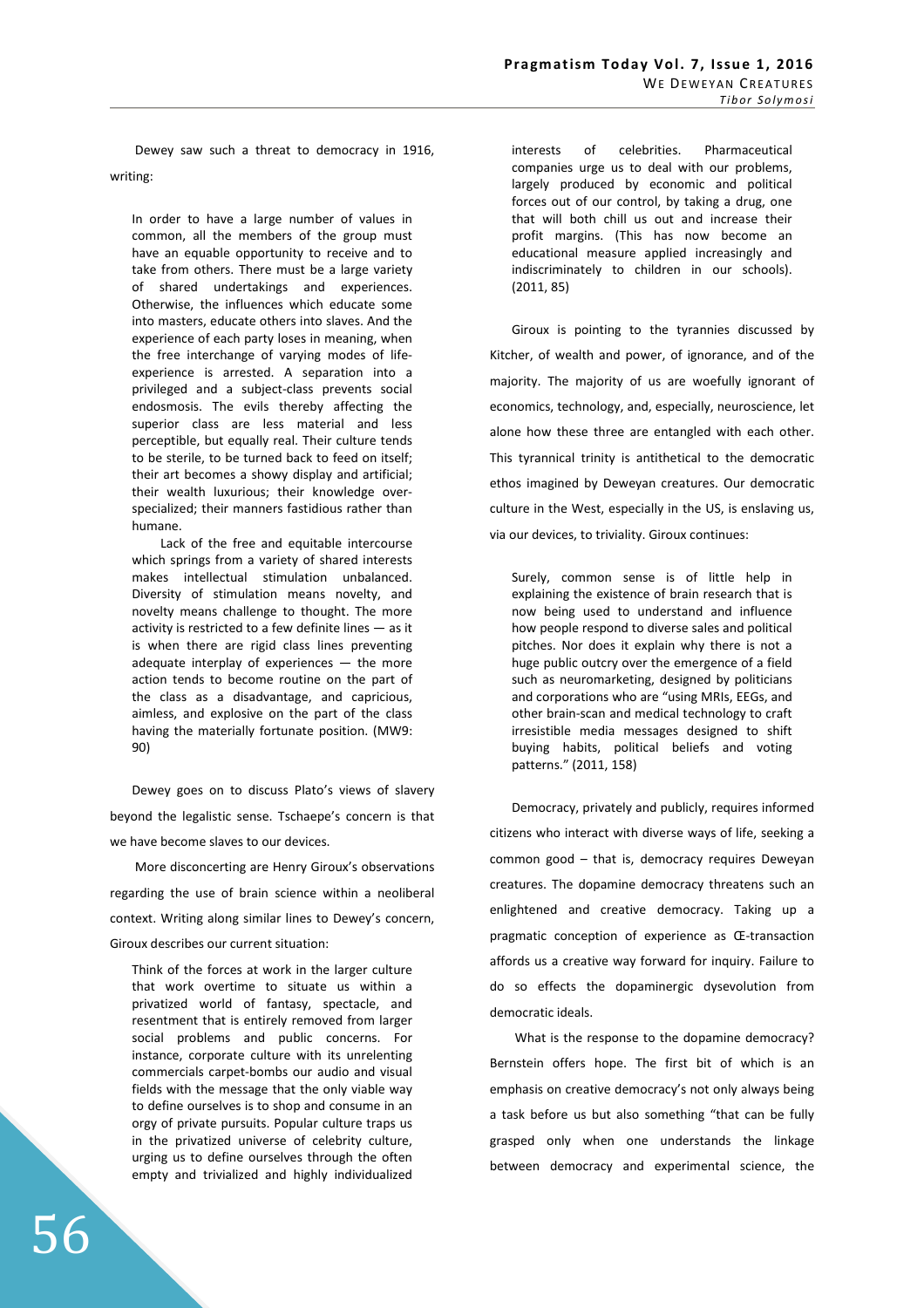meaning of experience, the claim about the continuity of means and ends, and the emphasis on communication, interaction, and sharing" (2006: 193). Indeed, Bernstein articulates what I take to be central traits of the Deweyan creature. With regard to the nature of a *creative* democracy — in direct response to the neoliberal globalization that sets the scene for Tschaepe's dopamine democracy — Bernstein writes that "It is intrinsic to the very idea of such a democracy that is always a task before us  $-$  a task the demands passionate commitment and reflective, flexible intelligence" (2006: 202).

 What does this reflective faith require (2006: 193) for effecting creative democracy? Bernstein's answer is a well-ordered and concise description of the Deweyan creature. He writes:

But let me remind you that Dewey speaks of *creative* democracy. What does "creative" add to our understanding of democracy? I think there are two central points that Dewey wants to make. First, that his understanding of democracy both presupposes and fosters creative individuals [viz., we Deweyan creatures]. Situated creativity is one of the most basic categories in Dewey's thinking. The democratic personality is one that is *flexible, fallible, experimental, and imaginative* [my emphasis]. Here again we see why Dewey placed so much emphasis on education in a democratic society. Without creative imagination and intelligence, individuals lack the resources to deal with novel situations. Ultimately this type of creativity involves a number of virtues: *the courage to experiment, to change opinions in light of experience. It also requires a genuine respect for one's fellow citizens — a respect and openness that is not simply professed but concretely exemplified in one's practices* [my emphasis]. These practices do not arise without careful cultivation of the habits, skills, and dispositions required for creative activity. "Creativity" is not something that is limited to special occasions, nor is it restricted to special aesthetic domains. It  $can$  — and indeed ought to — be manifested in all human experience and in our everyday practices.

 But there is an even more radical sense in which democracy must be creative. Democracy is forever confronted with the task of creating and recreating *itself*, for democracy can never anticipate the contingencies and the new situations that we confront. A creative democracy is one that always faces new, unexpected challenges. (2006: 201–202)

 The task before us is the task of reconstructing our ethics and morals in light of, indeed in response to, our technological products, such as our dopamine devices. The dopamine democracy is a descendant of an older worry about democratic life. That we are able to characterize it in neural terms is evidence that we have progressed methodologically in understanding ourselves as evolved and evolving beings — something Plato simply could not imagine, let alone understand. Our task is not only diagnostic about the tyrannical trinity Kitcher describes — such tyrannies always loom in the shadows — but also prognostic: how are we to use these new tools and devices to thwart current efforts to exploit, enslave, and degenerate human beings? In using these devices as means toward an end for which they are not designed, we begin the process of reconstruction, of retooling these devices for our own nobler ideals. Insofar as we Deweyan creatures value freedom, inquiry, and democracy, the more conversation we generate about these very real and felt difficulties the greater the hope we have in resolving them together. $^{16}$ 

<sup>&</sup>lt;sup>16</sup> My thanks to John R. Shook and Mark Tschaepe for reviewing parts of earlier drafts, and, especially, to Bill Bywater for feedback on entire earlier drafts of this paper. I also thank an anonymous reviewer for helpful remarks.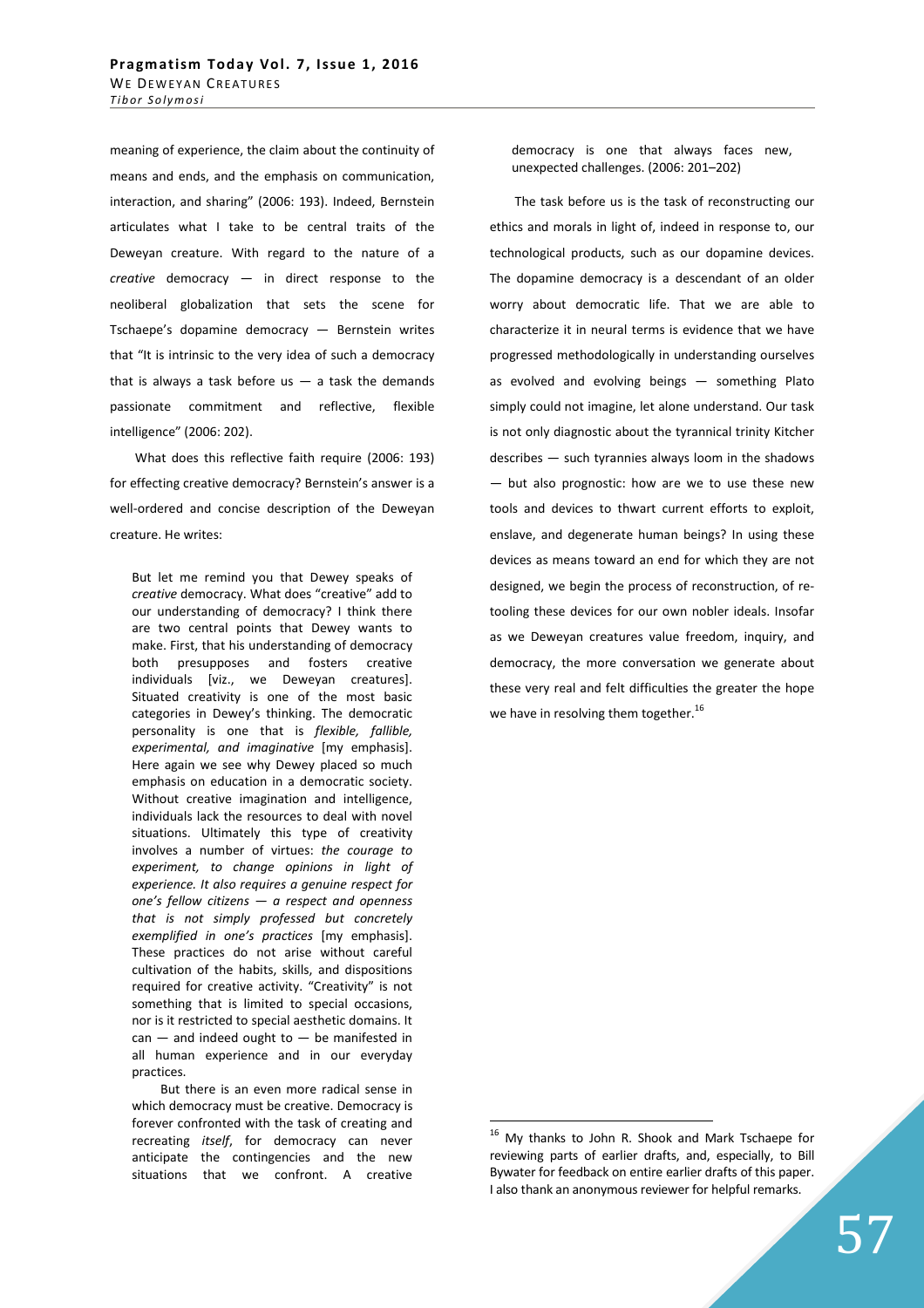#### **References**

- Akins, Kathleen. 2002. "A Question of Content," in *Daniel Dennett*, ed. Andrew Brook and Don Ross (New York: Cambridge University Press), pp. 206–246.
- Bernstein, Richard. 2006. "Creative Democracy The Task Still Before Us," in *The Pragmatic Century: Conversations with Richard J. Bernstein*, ed. Sheila Greeve Davaney and Warren G. Frisina (Albany: State University of New York Press), pp. 191–203.
- Bernstein, Richard. 2010. "John Dewey's Vision of Radical Democracy," in *The Pragmatic Turn* by R. J. Bernstein (Malden, MA: Polity Press), pp. 70– 88.
- Carr, Nicholas. 2010. *The Shallows: What the Internet is Doing to Our Brains*. New York: W. W. Norton & Company.
- Chemero, Anthony. 2009. *Radical Embodied Cognitive Science*. Cambridge, MA: MIT Press.
- Deacon, Terrence. 2011. *Incomplete Nature: How Mind Emerged from Nature*. New York: W. W. Norton & Company.
- Dennett, Daniel C. 1987. *The Intentional Stance*. Cambridge, MA: MIT Press.
- Dennett, Daniel C. 1991. *Consciousness Explained*. Boston: Back Bay Books.
- Dennett, Daniel C. 1995. *Darwin's Dangerous Idea*. New York: W. W. Norton & Company.
- Dennett, Daniel C. 1996. *Kinds of Minds: Toward an Understanding of Consciousness.* New York: Basic Books.
- Dewey, John. 1916/2008. *Democracy and Education*, in *The Middle Works of John Dewey, volume 9*, ed. Jo Ann Boydston (Carbondale: Southern Illinois University Press).
- Dewey, John. 1917/1998. "The Need for a Recovery of Philosophy," in *The Essential Dewey, volume 1*, ed. L. A. Hickman and T. M. Alexander (Bloomington & Indianapolis: Indiana University Press).
- Dewey, John. 1925/1989. *Experience and Nature* in *The Later Works of John Dewey, volume 1*, ed. Jo Ann Boydston (Carbondale: Southern Illinois University Press).
- Dewey, John. 1927/1989. *The Public and Its Problems* in *The Later Works of John Dewey, volume 1*, ed. Jo Ann Boydston (Carbondale: Southern Illinois University Press), pp. 235–372.
- Dewey, John. 1938/1988. *Logic: The Theory of Inquiry*. in *The Later Works of John Dewey, volume 12*, ed. Jo Ann Boydston (Carbondale: Southern Illinois University Press).
- Dewey, John. 1939a/1989. "Experience, Knowledge and Value: A Rejoinder," in *The Later Works of John Dewey, volume 14*, ed. Jo Ann Boydston (Carbondale: Southern Illinois University Press).
- Dewey, John. 1939b/1989. "Creative Democracy The Task Before Us," in *The Later Works of John Dewey, volume 14*.
- Flanagan, Owen. 2009. "Ethical Expressions: Why Moralists Scowl, Frown and Smile," in *The Cambridge Companion to Darwin, Second Edition*, ed. J. Hodge and G. Radick (New York: Cambridge University Press), 413–434.
- Giroux, Henry A. 2011. *Zombie Politics and Culture in the Age of Casino Capitalism*. New York: Peter Lang.
- Griffiths, P. E. and R. D. Gray. 2001. "Darwinism and Developmental Systems," in *Cycles of*
- *Contingency: Developmental Systems and Evolution*, ed. S. Oyama, P. E. Griffiths, and R. D.
- Gray (Cambridge, Mass.: MIT Press), 195–218.
- Hickman, Larry. 1990. *John Dewey's Pragmatic Technology*. Bloomington and Indianapolis:
- Indiana University Press.
- Hickman, Larry. 2001. *Philosophical Tools for Technological Culture: Putting Pragmatism to Work*, Bloomington and Indianapolis: Indiana University Press. Johnson, Mark. 2007. *The Meaning of the Body: Aesthetics of Human Understanding.* Chicago: University of Chicago Press.
- Johnson, Mark. 2014. *Morality for Humans: Ethical Understanding from the Perspective of Cognitive Science*. Chicago: University of Chicago Press.
- Kitcher, Philip. 2012a. "The Importance of Dewey for Philosophy (and for Much Else Besides)" in *Preludes to Pragmatism: Toward a Reconstruction of Philosophy*, by P. Kitcher (New York and Oxford: Oxford University Press).
- Kitcher, Philip. 2012b. "Philosophy Inside Out," in *Preludes to Pragmatism*.
- Nöe, Alva. 2015. *Strange Tools: Art and Human Nature*. New York: Hill and Wang.
- Plato. 1992. *The Republic*, trans. G. M. A. Grube (Indianapolis: Hackett Publishing Company).
- Rorty, Richard. 1999. *Philosophy and Social Hope*. New York: Penguin Books.
- Rosen, Larry. 2012. *iDisorder: Understanding Our Obsession with Technology and Overcoming its Hold on Us*. New York: Palgrave Macmillan.
- Schulkin, Jay. 2003. *Rethinking Homeostasis: Allostatic Regulation in Physiology and*
- *Pathophysiology*. Cambridge, Mass.: MIT Press. Schulkin, Jay. 2011a. "Social Allostasis: Anticipatory Regulation of the Internal Milieu,"
- *Frontiers in Evolutionary Neuroscience*, January, 1–15. Schulkin, Jay. 2011b. *Adaptation and Well-Being: Social Allostasis*. New York: Cambridge University Press.
- Sellars, Wilfrid. 1963. *Science, Perception and Reality.* Atascadero, Calif: Ridgeview Publishing

Company.

- Solymosi, Tibor. 2011a. "Neuropragmatism, Old and New," *Phenomenology and the Cognitive Sciences*, 10(3): 347–368.
- Solymosi, Tibor. 2011b. "A Reconstruction of Freedom in the Age of Neuroscience: A View from

58